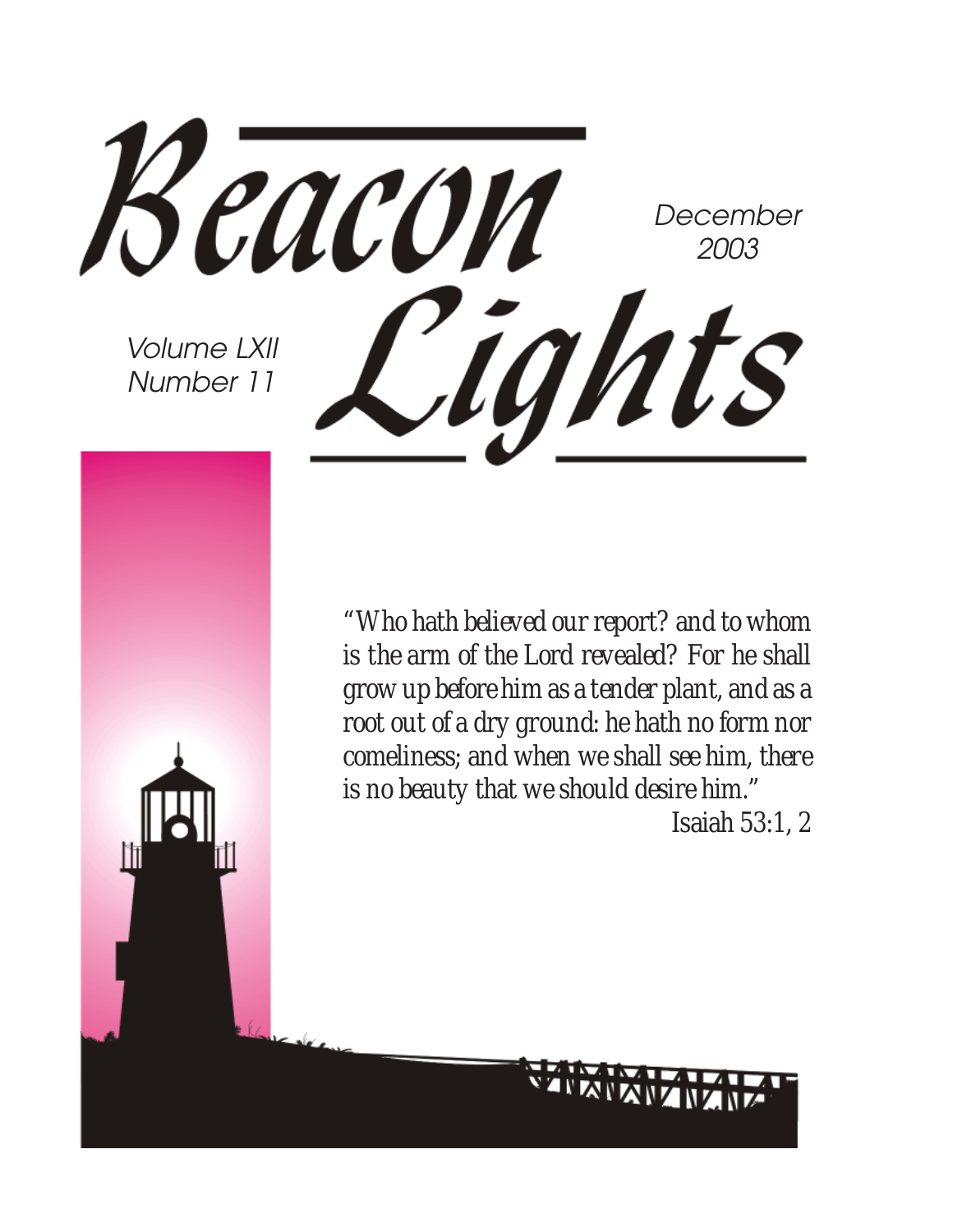#### **BEACON LIGHTS**

### **Table of Contents**

CONSIDER THE CREATION **3 Christmas on the Coast** STORY TIME **4 Ephphatha** FROM THE PASTOR'S STUDY **6 The Seventh Pointer on the Spiritual Roadmap: Living Chastely** OUR YOUNG PEOPLE'S FEDERATION **9 Study Proverbs This Society Season** GEM OF THE MONTH **10 Isaiah 53 DEVOTIONAL 11 Watching Daily At My Gates Music 15 By Fire** WHERE WE STAND **16 Arminianism (10): God's Efficacious Grace** CHURCH FAMILY **18 Perspectives on Preaching** CHURCH HISTORY **21 The Synod of Dordrecht** LITTLE LIGHTS **23 One Man Against the World (1)** CHURCH NEWS **Back Cover**

EDITOR John Huizenga

ASSOCIATE EDITORS Aaron Cleveland Randy Vaalburg

SECRETARY

EDITORIAL STAFF Jeff Kalsbeek David Langerak Kris Moelker

EXECUTIVE FEDERATION BOARD Trevor Kalsbeek (President) Kevin Gritters (Vice-President) Audra Bol (Secretary) Brad Pastoor (Treasurer) Jeanine Boeve (Librarian) Rachel Kuiper (Vice-Secretary) Brad VanderVeen (Vice-Treasurer) Jim Holstege (Youth Coordinator) Rev. Barry Gritters (Spiritual Advisor)

BUSINESS OFFICE Beacon Lights P.O. Box 144 Randolph, WI 53956 Phone: (920) 326-6186 Email: huizenga@powercom.net

BEACON LIGHTS ON TAPE A free service to the legally blind. Contact Sam Copple 659 Lincoln Ave. NW Grand Rapids, MI 49504 Phone: (616) 774-4132 Email: SamCopple@email.msn.com

CHURCH NEWS ANNOUNCEMENTS Melinda Bleyenberg Email: darylmel@altelco.net.

BOOK SALES Becky Kalsbeek

TYPESETTER Robert Vermeer

PRINTER James Huizinga

MAILER Staff

Beacon Lights is published monthly by the Federation of Protestant Reformed Young People's Societies. Subscription price is \$10.00. Please send all correspondence, address changes, subscriptions, and article submissions to the business office.

#### EDITORIAL POLICY

The articles of Beacon Lights do not necessarily indicate the viewpoint of the Editorial Staff. Every author is solely responsible for the contents of his own article.

The Beacon Lights encourages its readers to contact the business office with any questions or comments. Letters may be edited for printing. We will not publish anonymous letters, but will withhold names upon request.

If any material of Beacon Lights is reprinted by another periodical, we will appreciate your giving the source and forwarding the printed periodical to the business office.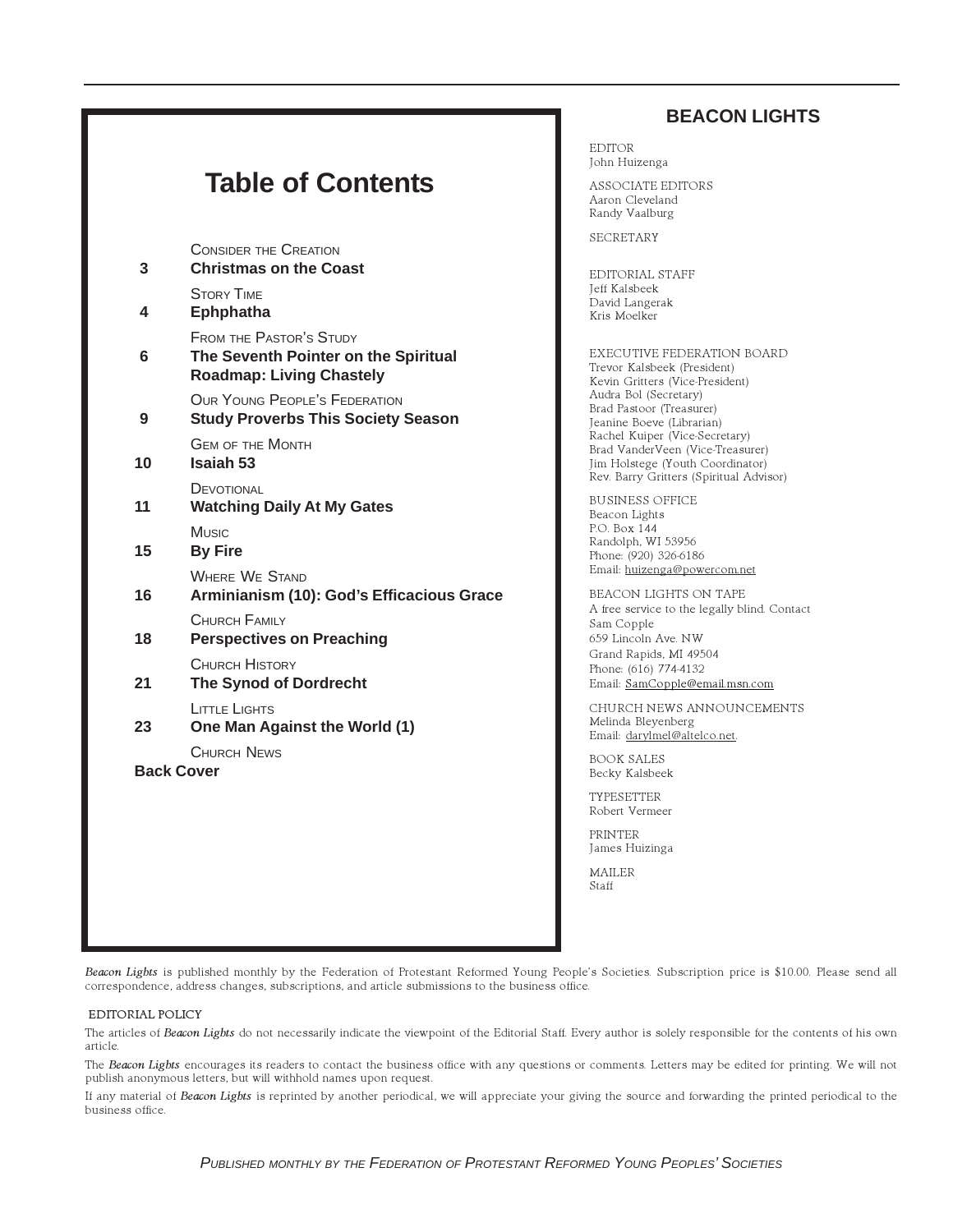## Christmas on the Coast

by Deane Wassink

Example 1 are you ever been on the coast in the month of<br>December? Most of us avoid it at that time of<br>year. I have often worked in snowstorms on the<br>shore right next to the lake. There is nothing like it. The December? Most of us avoid it at that time of year. I have often worked in snowstorms on the shore right next to the lake. There is nothing like it. The waves crash and the wind roars and the lake effect snow blows parallel to the ground. However, as soon as you get past the lip of the dune in the woods, where the white pine and hemlocks form an arbor over your head, the heavy snow muffles the sound so that you feel like you are in your own private world, all alone. At this time you are required to pause, lie down in the snow, and let the giant flakes land on your face.

In line with the mood that is created at that time, I am going to list the aspects of the shore that speak to me of the coming and work of the promised Messiah, our Lord and Savior Jesus Christ.

The first aspect of Christmas on the coast is the silent solitude of the woods on the shore when the snow is falling through the trees, which I spoke of earlier. The world is hushed as I imagine the expectant creation was on the night when the Christ Child was born. That tranquility also speaks of the peace that was established between God and man through the coming and sacrifice of His Son. That peace belongs to the troubled heart that finds forgiveness and rest in the love of the Savior.

That love washes away all the sins that condemn us before the judgment seat of God and carries our guilt far away even as the waves sweep the shore. That same water enters a cycle in the atmosphere and returns as the pure white blanket of snow upon the shore turning everything into a sparkling purity; the purity of a soul that has been cleansed of its sins; the dazzling white purity of the robes of the saints who stand before the throne of God.

I feel the pulse of life that flows in the awesome interdependence of the ecosystem of the coastline: the relationships between the water, the wind, the sand, the dunes, the plants, the animals, and even man. This interwoven masterpiece is created and maintained by a sovereign God who rules moment by moment, breath by breath, the creation that speaks His praises. In the same way, our heavenly Father so governed all things so that the "fullness of time" should come: that time when the

Christ Child was born of the Virgin Mary. That birth, that miracle, is the central event of all time, the focus of all that is created. By it God realized His covenant of salvation that made sinners to be the friends and family of God.

These things are in my heart and mind as my memory takes me back to the many times I have sat on the golden shore in wintertime. My heart's desire is that you, too, may know and love the great God Who sent His own Son as the Savior of sinners.

"Glory to God in the highest and on earth, peace, goodwill to men."

### A Savior Came That Day

*A Savior came to us that day, In the hills of Judea, far away. Not for Himself did He come, But for His own, to save each one.*

*Born to a lowly virgin maid, Into a cattle manger He was laid. Wrapped in swaddling clothes, a king. Angels in multitude of Him did sing.*

*He came to bring an end of shame. Forgiveness and peace did He bring. Redemption and mercy make the heavens ring.*

*If we on our own works rely, In the judgment we shall surely die. If we rest alone on His work always, Before God our sins are washed away.*

*Rejoice, O sinner, loudly sing, Praises to the Lord your King. Thankful that a Child was born, On that first, quiet Christmas morn.* ❖

*\_\_\_\_\_\_\_\_\_\_\_\_\_\_\_\_\_\_\_\_\_\_\_\_\_\_\_\_\_\_\_\_\_\_\_\_\_\_\_\_\_\_\_\_\_\_ Deane is a member of First Protestant Reformed Church in Holland, Michigan.*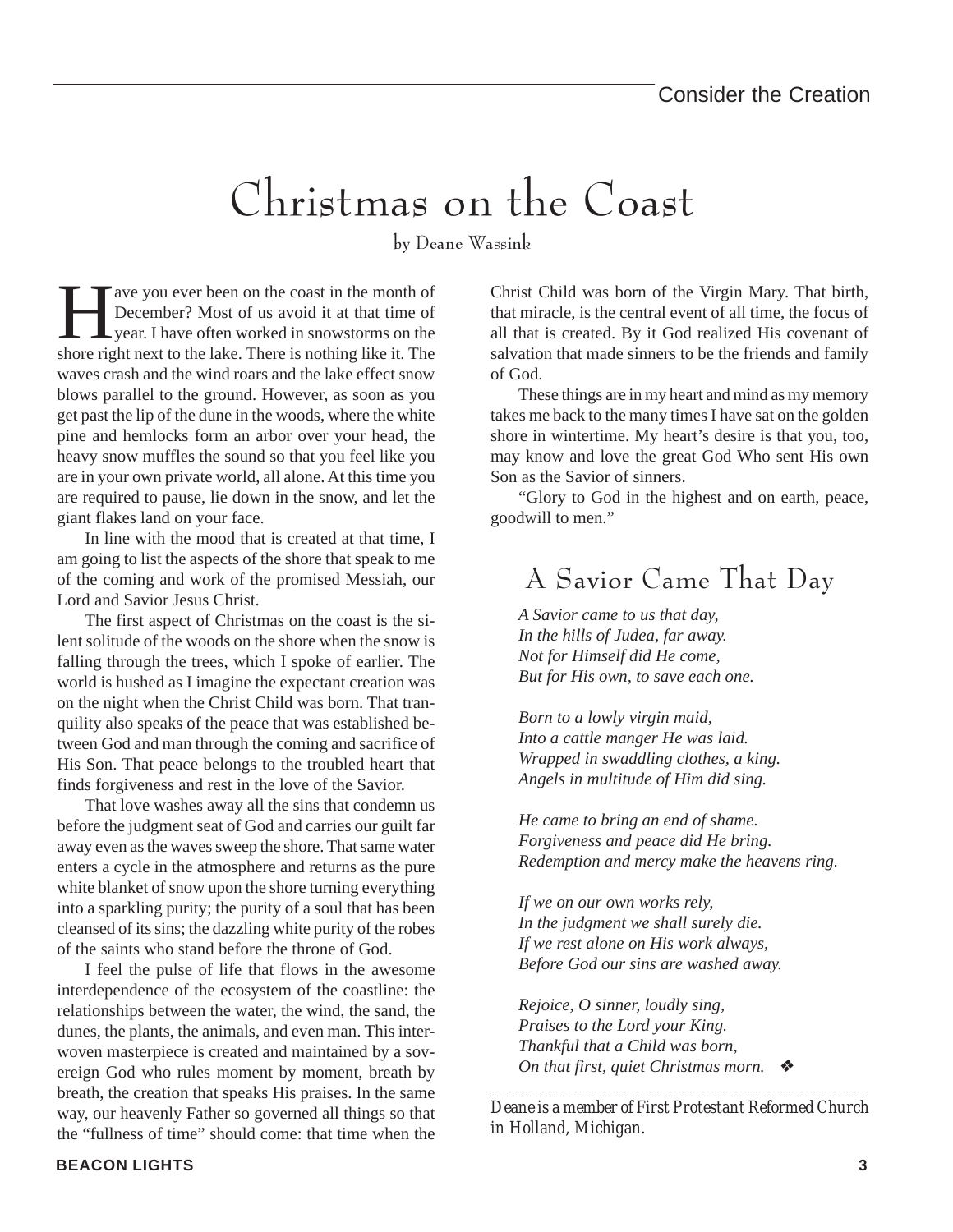### Ephphatha by Paula Brummel

I, my name is Kerri. I am a deaf and mute college girl who has learned to hear and speak. I was the world's largest deaflege girl who has learned to hear and speak. I want to tell you my story. It was a few years back now that I was attending the world's largest deafmute college in Washington, D.C. Having been there one year I was due back home to visit my family in Oregon. Besides being excited to see Dad and Mom I was thrilled because our home near the Pacific coast would be the site for our family reunion. Unfortunately my flight had many stops and layovers along the way.

On the second layover a girl about my age boarded the plane and sat next to me. She looked rather shy, yet she seemed interested in me. Her red hair curled gracefully and her face was rosy and freckled from the sun. Her blue eyes glistened as they looked at me. Before the plane lifted off she had discovered that I was deaf and mute. I could see the puzzle in her eye as she thought of a way to communicate with me. It didn't take long before a notepad and pen came out of her backpack. She introduced herself by writing: "Hi, my name is Betsy, nice to meet you! What is your name?" The rest of the trip we "talked" by writing back and forth.

We informed each other about ourselves, our families and our hometowns. We wrote about college and summer jobs and our favorite hobbies. I tried to explain what it was like to be deaf and mute. This whole idea of communicating without speaking seemed to amuse her. After much dialogue I noticed our discussion was becoming more personal and was going a new direction.

"Are you a follower of Christ?" she asked.

"Yes," I replied.

"Where do you attend church?" she enquired.

"Well…I…haven't for years."

"Are you able to read and understand your Bible?" she daringly probed.

"I own a Bible…but…it is in a box in a closet in my parents' home. I should read it."

"You know, years ago I was deaf and dumb too," she wrote.

I looked at her in disbelief. "You couldn't have been," I scribbled back.

Then out of the blue she began writing about a story that she had read in the Bible. There was a man who was deaf and had an impediment in his speech. He was healed by Jesus, the Son of God. She wrote down a verse from Scripture: "[He] put his fingers into his ears, and he spit, and touched his tongue; And looking up to heaven, he sighed, and saith unto him, Ephphatha, that is, Be opened" (Mark 7:33, 34).

Betsy said: "I could not hear God as He spoke through His Word. I had nothing to say about Him. He has changed all this. I read the Bible and understand the truths about Christ and my salvation. He has freed my tongue to talk about how wonderful He is. Has He performed that mysterious wonder in you?" she asked.

Now I could tell that she was after my innermost thoughts and beliefs.

"Well," I scribbled, "I'm saved. My parents never had any trouble with me. I get along with people. I never got involved in any of the bad things young kids do."

At that moment Betsy bent over and began fussing around in her backpack. I secretly hoped that she was hunting for some gum or a piece of candy to share with me. To my disappointment she came out with her Bible. She thought for a moment and then opened it to Ephesians chapter 2. She wrote down the eighth verse: "For by grace are ye saved through faith; and that not of yourselves: it is the gift of God: Not of works: lest any man should boast."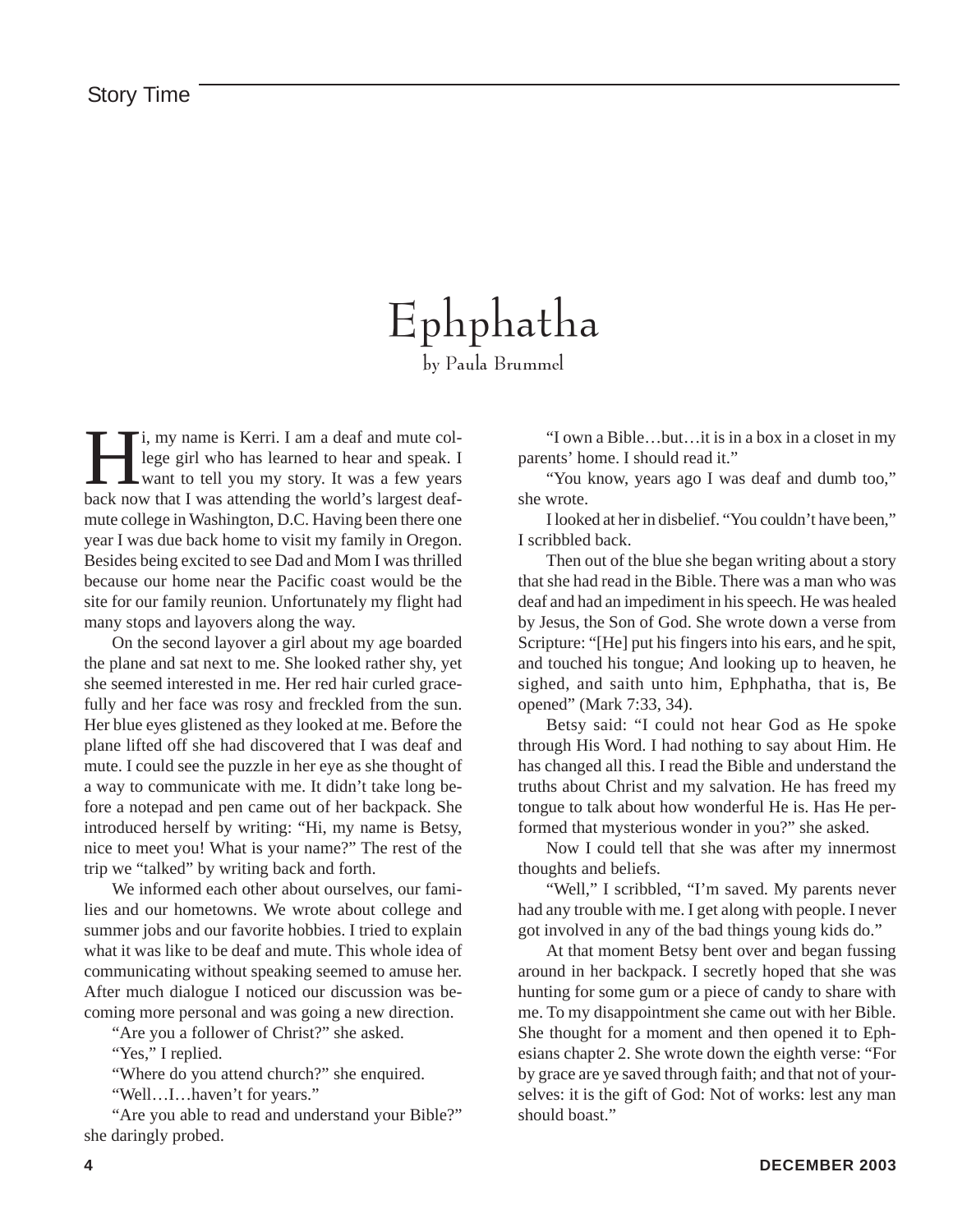She looked at me with hopeful and longing eyes to see if I understood. At the time the verse was just a jumble of words. I gave her a slight grin and nodded my head. "Whatever", I thought. I could see that she felt impelled to explain this all to me. I tried to look away and show my lack of interest but she quickly slid the notepad my way again. "Grace is you owing a hundred thousand dollars to someone and they say that you don't need to pay it back. This is God's remarkable way of saving people. He doesn't save you because you are so outwardly good, but because He is so good and gracious. Our sin indebts us much more than one hundred thousand dollars, yet God graciously takes our sin away through faith in Jesus Christ."

I was annoyed that she looked at me as a sinner. I thought that I had covered up my dislike of people by acting kind, my selfishness by appearing liberal, my evil thoughts and words by silence. I was a hypocrite. If God was perfectly holy and required that of me, I was a guilty sinner.

To my delight the stewardess came by and pointed to the sign that had lit up in the front of the plane: "PRE-PARE FOR LANDING! PLEASE FASTEN YOUR SEATBELTS!" I sighed in relief. I quickly put my pen in my bag and appeared anxious about getting off the plane. My "friend" and I gave one another a smile and we soon were parted in the sea of people at the airport.

At last I was on the final leg of my travels. I changed planes for the last time. This time I found myself on a flight with many unoccupied seats. I was able to sit alone for which I was glad. I tried to push aside the discussion and questions of the previous flight. I pulled a magazine from my bag and laid back in my seat to read. Trendy fashions and exotic perfume advertisements filled the pages. As I browsed through the colorful magazine the passage in Ephesians kept playing over and over in my mind.

Finally my plane landed. To my surprise my big brothers were already home and had come alone with Dad and Mom to pick me up. Glancing beyond them I noticed that two sister-in-laws had also come along to the airport. I couldn't wait to get home and relax with them. The past semester had been a difficult one and I needed a rest.

I was ready to enjoy the lazy days of summer. The following days were busy. They were packed with visiting, laughter, stories, and the recalling of happy memories. Although the moments were full of wonderful companionship, I found myself somewhat miserable. I had hoped that I would have forgotten the text that the redhaired girl had read me. How could it be that I still remembered it? I even recalled how the girl's eyes looked when she finished writing and turned to me. I sat back in my chair and shook my head.

Suddenly I was tapped on the arm. My sister-in-law motioned to me with a smile. Using sign language she encouraged me to tell her what was wrong. Smiling I shook my head. I denied that anything was troubling me. I shuddered at the thought of telling her my personal feelings of guilt. Was there something wrong with how I lived in the past? Did my sinfulness mean that God did not love me?

As the bustle died down in the room I noticed that several family members had gone off to their rooms for the night. My mind was still hard at work. More thoughts of the airplane discussion rang through my head. Suddenly a surge of fear seized me. Was that girl implying that I was not saved by my own goodness? I tried to quiet myself by thinking about all of the good things that I had done for my family and friends. Again worry overwhelmed me. Maybe I had not always done those good things because I loved God.

"Nobody is perfect," I told myself. Sure I had not been reading my Bible, but look at all of the nice things I had done. I remembered staying up all night to type a term paper for my roommate. On the one hand I felt that a gracious God could not find reason to be angry with me. On the other hand, I sensed my guilt before God and felt ashamed to stand before Him. These thoughts left me feeling confused and troubled. I sighed inwardly. I saw the eyes of my sister-in-law glance my way again. I felt my forehead and hoped that she would presume that I was tired. I slowly raised myself from my chair and headed upstairs to be alone. I walked up the flight of stairs and flopped down on my bed. I tried to close my eyes. "I am just tired," I thought.

A slight breeze made me reach for a sheet to cover myself. I drifted off to sleep immediately. As dawn approached, I rolled over. My blurred eyes caught the top shelf of my bedroom closet. I pulled the box that held my childhood Bible from its shelf. Sitting on the edge of my bed, I opened my Bible to the index. I scrolled down the list of names until my eyes fell on the word "Ephesians." I slowly turned page over page. There it was: "For by grace are ye saved through faith; and that not of yourselves: it is the gift of God: not of works, lest any man should boast."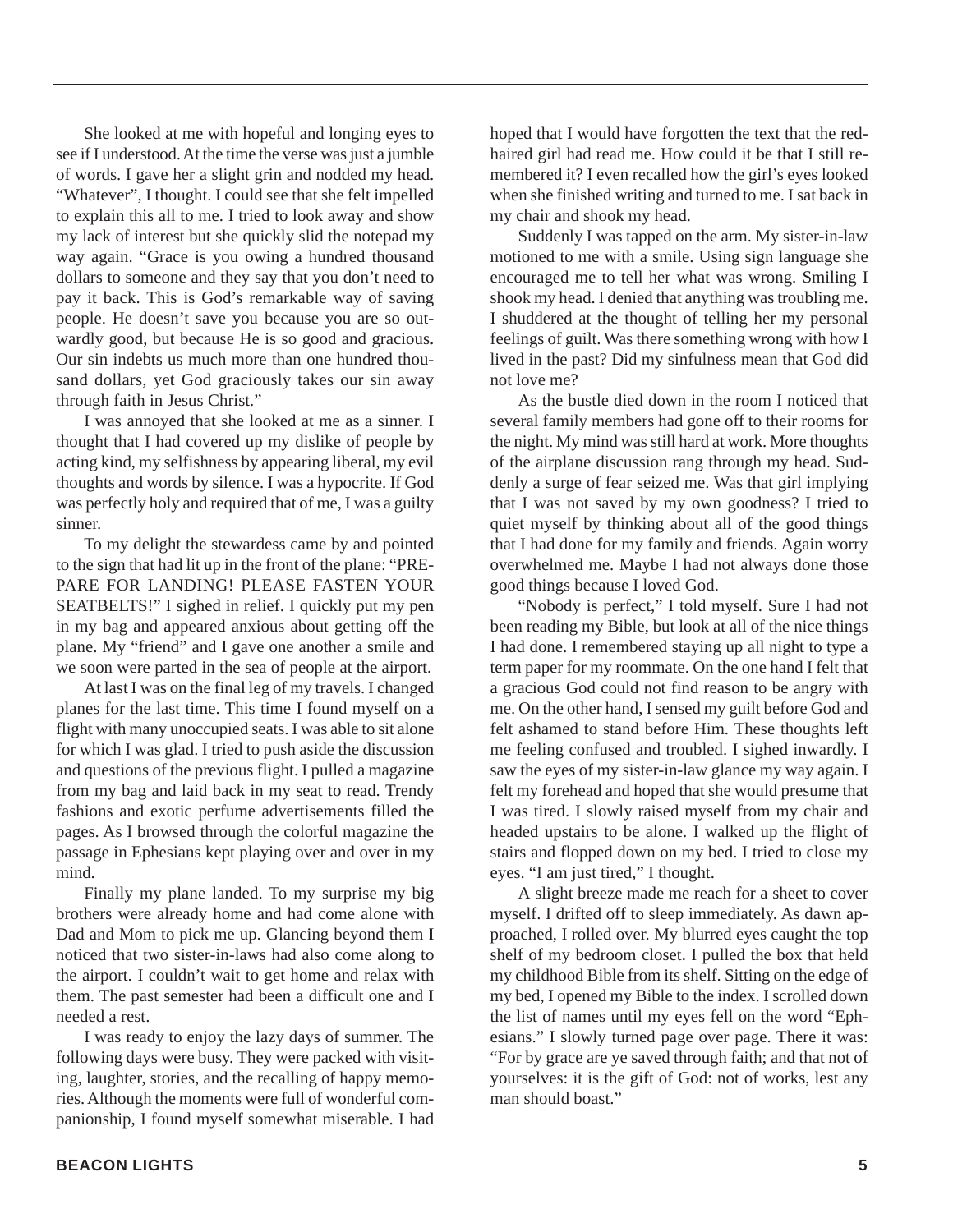A gift. Not of self. Not of works! At that moment movement on the street caught my eye. I noticed someone dressed in a white shirt and dark pants climbing the steps of the church across the street. The building lit up in preparation for the morning service. I pulled my floral skirt and crisp white shirt from my closet. I showered and dressed. I quickly descended the steps, joining some family members at the breakfast table. After looking up and down at me my sister-in-law motioned with an inquisitive face as to where I was going.

She was dressed for church. "Are you going to join me in going to church?" she signed. Together with Bibles in hand we walked across the street. The pastor walked in and found his place. The congregation rose to sing. I read the words of the song. During the sermon I watched my sister-in-law's rapid hand movement as she signed the words the pastor spoke. The minister preached about the cross of Jesus Christ. He said that the only hope for sinners is found in the blood of Christ. When the message came to an end the minister asked the congregation to rise and sing "Amazing Grace." The words he had spoken and the message of this song brought relief to my soul.

My heart was flooded with thanks to God for His wonderful and free salvation. No longer did I need to try to be good to please good. I saw the folly of that. I now understood that I was justified and declared righteous before God through faith in Christ. It was all of grace.

I bowed in prayer and asked the Lord to forgive my hypocrisy and my sins. Then it all came back to me how the girl on the plane had stated that she had been deaf and dumb at one time too. Now I understood. I felt like singing; "He hath done all things well: He maketh both the deaf to hear and the dumb to speak."  $\triangleleft$ 

*\_\_\_\_\_\_\_\_\_\_\_\_\_\_\_\_\_\_\_\_\_\_\_\_\_\_\_\_\_\_\_\_\_\_\_\_\_\_\_\_\_\_\_\_\_\_\_\_\_\_ Paula is a member of Cornerstone Protestant Reformed Church in St. John, Indiana.*

From the Pastor's Study

## The Seventh Pointer on the Spiritual Roadmap: Living Chastely



by Rev. Doug Kuiper

*"Thou shalt not commit adultery"* (Exodus 20:14).

*"Flee fornication"* (1 Corinthians 6:18).

*"Lust not after her beauty in thine heart; neither let her take thee with her eyelids. For by means of a whorish woman a man is brought to a piece of bread: and the adulteress will hunt for the precious life…. But whoso committeth adultery with a woman lacketh understanding: he that doeth it destroyeth his own soul" (Proverbs 6:25, 26, 32).*

Young people, flee fornication!<br>As one travels The Way of That<br>the opportunities to commit<br>present themselves. Satan will see to to As one travels The Way of Thankful Obedience, the opportunities to commit fornication will present themselves. Satan will see to that. Every day, it seems, we come to an intersection at which we could exit The Way of Thankful Obedience and travel on Lust Lane.

I mean this literally. To commit fornication, one simply has to ask out the right (wrong!) girl, or go out with the right (wrong!) guy. If you don't know of such a per-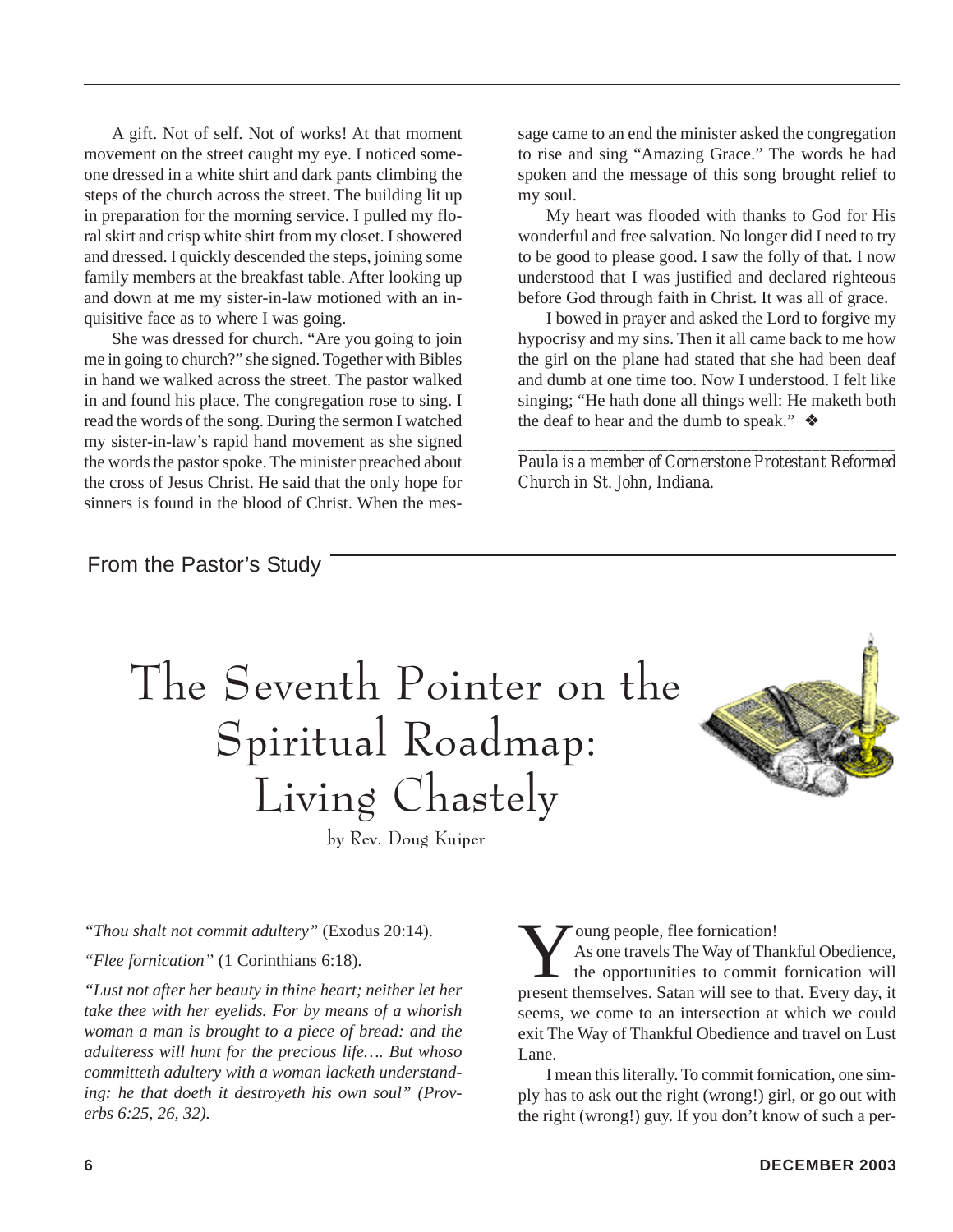son, you can find them at the right (wrong!) place where the world gathers (bars or movies). Perhaps one needn't go far out of the way. At Christian high schools—even Protestant Reformed high schools—one can easily find out who are the "easy" girls or "eager" guys. Then, remembering that one fornication is a sin that one can commit in the privacy of one's home, while alone, and in one's heart, we remember that one need only turn on the television, rent a movie, buy a magazine, or merely lust after a woman, to commit fornication.

Because such opportunities will present themselves in our lives, and because our nature is to give in to them, God makes very clear what is our calling with regard to fornication. The seventh commandment clearly tells us that fornication is wrong; and the word of God in I Corinthians 6 says: "Flee fornication."

❄ ❄ ❄ ❄ ❄



Flee! Run from it! The verb suggests that for-

nication is indeed a great danger. One flees from that which is in danger of capturing one. One flees from one's enemy. Fornication is an enemy.

It is an enemy, not because it might lead to pregnancy, or

sexually transmitted diseases. It is an enemy, because one who commits adultery "lacketh understanding" and "destroyeth his own soul" (Proverbs 6:32). It is an enemy, because it brings one to hell, if one does not repent of it!

Certainly to flee is the opposite of to flirt. To get as close as one can to the danger is not to flee from it.

And one does not flee it by saying that God is not offended by it. Some young people, wishing to justify their fornication, say that having premarital sex is a matter of their Christian liberty! And they say that Paul, in telling the Corinthians to flee fornication, was only giving his personal advice, and that in an era and culture wholly different from ours. No serious minded young person should take these ideas seriously. Corinth was a wicked city—but no more wicked than our society. The era and culture of Corinth and of our society have much in common. Besides, Paul was writing by inspiration, for the law of God in the seventh commandment is an abiding law.

So the young person must flee. With all your spiritual might and energy, run from this danger!

#### ❄ ❄ ❄ ❄ ❄

An example of fleeing fornication we have in Joseph. He did not *seek* the opportunity to commit fornication, but the opportunity did present itself repeatedly, for Potiphar's wife repeatedly asked Joseph to lie with her (Gen. 39:7). And repeatedly, Joseph refused. Finally, when she grabbed him by his garment, he fled.

Why did he repeatedly resist? Because to lie with her would be sin against his master, and, more importantly, sin against God. Joseph knew this: "how then can I do this great wickedness, and sin against God?" (Gen. 39:9).

He is an example for us. God meant him to be—for we know that he was a single, young person—like you! We know that ultimately it was God's grace that preserved him from fornication. At the same time, it is clear that by grace Joseph desired to please God, and willingly resisted the opportunities. Joseph lived chastely.

#### ❄ ❄ ❄ ❄ ❄

The Way

Obedience

Thankfu

What does it mean to live chastely, and how does one do it?

Chastity is not simply a matter of abstaining from sex outside the marriage bond; it is purity of heart. Three times the word "chaste" is found in Scripture, twice with reference to women (Titus 2:5, I Peter 3:2).

In both instances, the Greek word translated "chaste" means pure, faultless. To live chastely, then, requires us 1) to refrain from any sexual activity outside the marriage bond; 2) to refrain from performing any activity, listening to any words, or watching any pictures, which would arouse our sexual desires; and 3) to keep our heart pure from all sinful sexual thoughts, by desiring to be pleasing to God in every respect.

How does one do this? Only by grace; that is certain. Sinful sexual thoughts and desires come naturally to young men and young women—naturally, I say, because our natures are depraved. Grace alone can overcome the power of sin and temptation.

But do you seek this grace, young people? God gives His grace graciously and freely—we know that; but the young person who does not *seek* God's grace will not

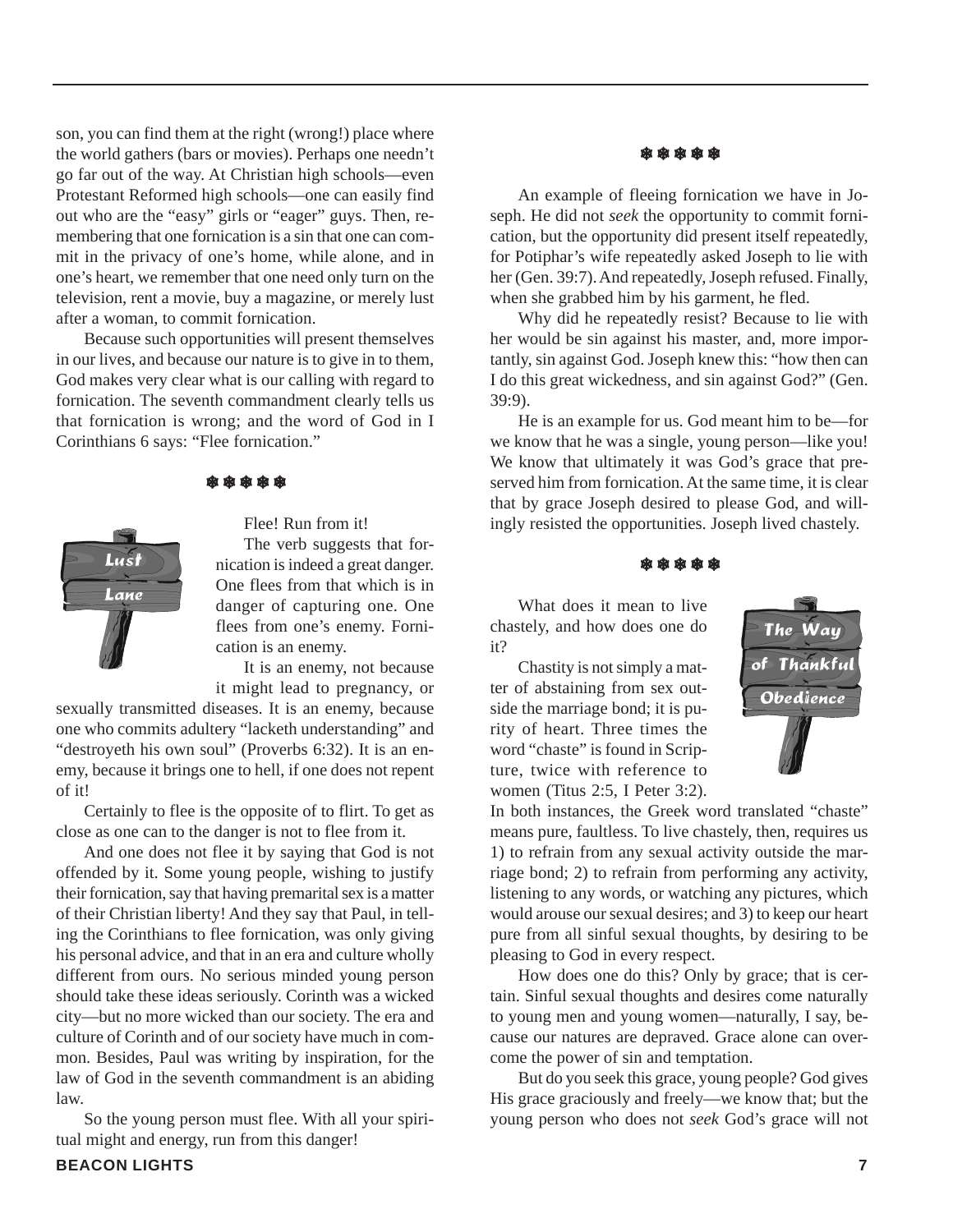*experience* God's grace. Do you pray for this grace? Do you pray for it, sincerely wanting it? And do you sincerely want it, because above all, you know that to commit fornication is great sin against God? What better reason can one find for desiring God's grace, than that one desires to please Him?

In desiring this grace, the young person should remember that God does not forbid all sexual activity always. He permits it—even requires it—within the marriage bond. And it is generally His will that young people, upon maturity, and in the way of depending on Him, find a godly mate to marry. Young people, most likely you will get an opportunity to enjoy sexual activity in a Godglorifying way. But to desire to enjoy prematurely the earthly pleasure of sex, in violation of God's command, will surely bring you a guilty conscience before God.

This grace is worth seeking! And it is given to all who seek it, for Christ's sake, by the Holy Spirit!

But even those who sincerely seek it are presented with opportunities, as Joseph was. Then, the word of God to us is: Flee—run! To run away from the opportunity to sin sexually will be the only way to show, at that point, that you are truly chaste! Would you do that, young people?

People would think you are silly, if you ran! What a missed opportunity, they would say! But such who would think and say that, are those who are not regarding God. The young person who regards God, and desires His grace, will flee from sexual temptation, in order to maintain his or her chastity.

#### ❄ ❄ ❄ ❄ ❄

Why is it the calling of the young person to live chastely?

First, because God commands us to continue walking steadfastly on The Way of Thankful Obedience. He requires us to be pure as He is pure, faithful as He is faithful.

Second, because in this way the power of God's grace is magnified for all to see! Even the world understands that one who willingly waits to have sex until marriage, and especially because one believes God requires that, is "different." The difference is nothing to be ashamed of—it is due to God's grace!

Third, because in this way the young person shows gratitude for the salvation God has graciously given him in Christ.

#### ❄ ❄ ❄ ❄ ❄

That young person who has not lived chastely to this point in his or her life, can begin to do so now. Virginity cannot be restored; once lost, it is gone forever. But chastity can be restored, by God's grace. The way to turn from sexual lust to chastity is the way of…true repentance, in sorrow for sin, and…finding forgiveness in Christ, and…desiring anew the grace of God.

Do that, and you will again be on the road which glorifies God, the narrow way which leads to heaven!

*\_\_\_\_\_\_\_\_\_\_\_\_\_\_\_\_\_\_\_\_\_\_\_\_\_\_\_\_\_\_\_\_\_\_\_\_\_\_\_\_\_\_\_\_\_\_ Rev. Kuiper is pastor of Randolph Protestant Reformed Church in Randolph, Wisconsin.*

#### The Reader Asks

❖

## Question Request

O you have a question that has been on your<br>mind? Something that came up at school<br>or during a discussion with friends or co-<br>workers? You can be sure that there are many more mind? Something that came up at school or during a discussion with friends or coworkers? You can be sure that there are many more people reading these words who have had the same question and are looking for answers just like you. Rev. Laning of Hope Protestant Reformed Church in Grand Rapids, Michigan is waiting to answer them. Don't worry, if you would rather your name was not published with your question, we will honor your request. We do, however, ask that your name and either your home or email address be included so that Rev. Laning can respond privately if need be.

> Please send your question to: Rev. James Laning 1550 Ferndale S.W. Walker, MI 49544 E-mail: jlaning@msn.com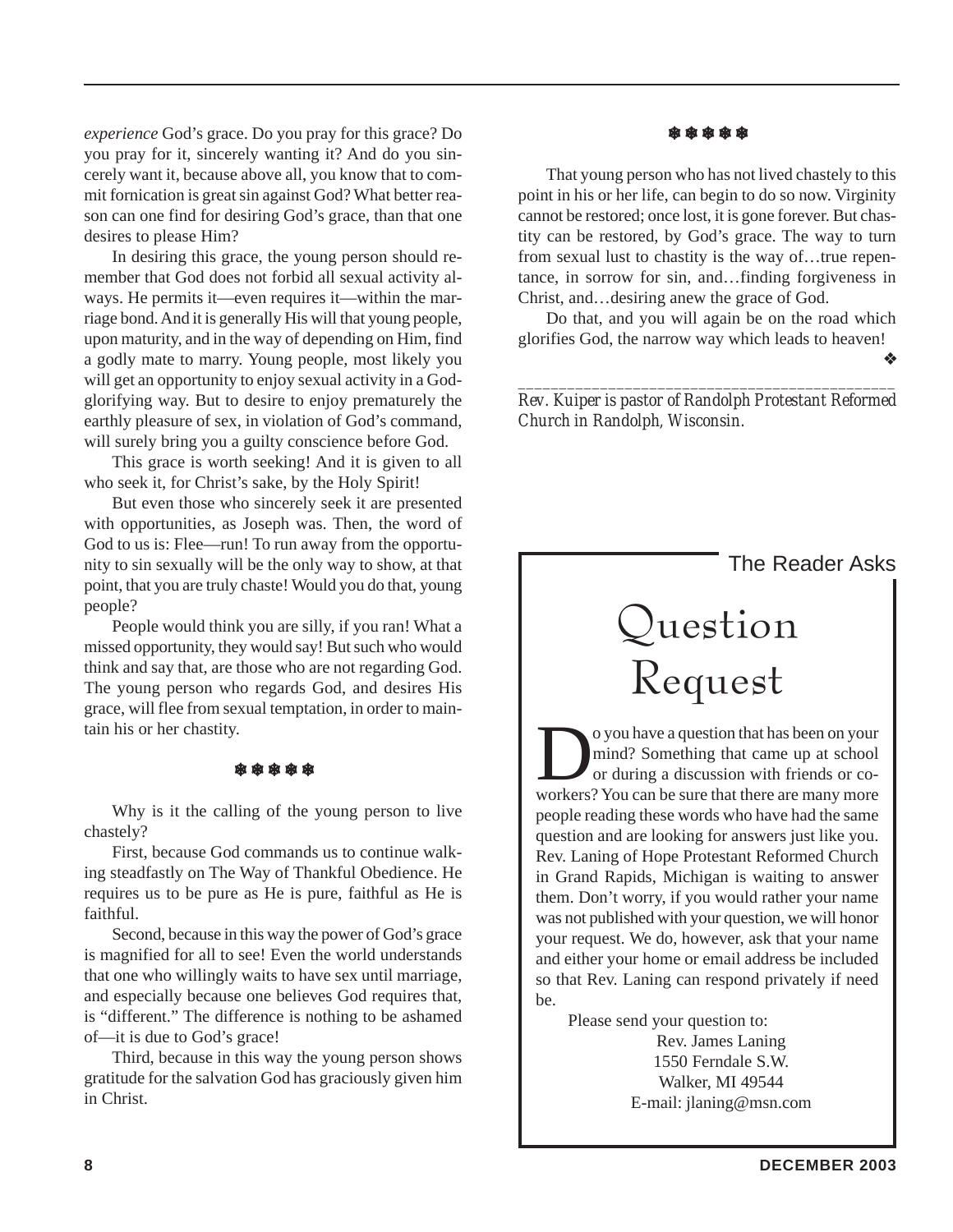## Study Proverbs This Society Season

#### **Study for Week #13:**

#### **Stewardship**

**Texts from Proverbs:** 3:9, 10; 3:27, 28; 10:4, 5; 11:24- 26; 12:11; 12:27; 19:6, 17; 22:9; 27:23-27; 28:27

**Questions** to help "the word of Christ dwell in you richly:"

- 1. About Stewardship:
	- a. What is a steward?
	- b. How are *we* stewards? (does God give us more than *money* that we are stewards of? For example, see Eph. 4:16)
	- c. How would you define *Christian* stewardship?
- 2. About Christian giving:
	- a. What does Christian giving have to do with stewardship?
	- b. What are the characteristics of true Christian giving?
- 3. Give examples of how young people, who don't have large financial resources, can give and exercise proper stewardship. (is the YPS convention planning and money raising an example? others?)

#### **Study for Week #14:**

#### **Work Habits**

**Texts from Proverbs:** 6:6-8; 10:4, 5, 16; 12:11, 14, 24, 27; 13:4, 11; 14:23; 16:3, 26; 18:9; 20:11; 22:29; 24:27; 27:18, 23; 28:19; Col. 3:23

**Questions** to help "the word of Christ dwell in you richly:"

- 1. What is our motivation to work?
- 2. Is the fourth commandment only a command to rest?
- 3. Are we called to be "ambitious"? Does ambition create a possible problem that we become rich and have the temptations of the rich?
- 4. How can you tell the difference between: *contentment* and *laziness*?

Or: *hard work* and *greed*?

- 5. Who taught you your work habits? (or how did you learn them?)
- 6. How do you feel after you: Studied hard and received a good grade? Helped someone all day and didn't get paid? Played hard and won a game?

#### **Study for Week #15**

#### **Respect for Our Parents**

**Texts from Proverbs:** 1:8, 9; 4:1, 2, 10-12; 6:20-23; 10:1; 13:1; 15:5, 20; 17:6; 19:26; 20:20; 23:22-25; 28:7; 30:17

- **Questions** to help "the word of Christ dwell in you richly:"
- 1. How do you judge yourself when you read 15:5?
- 2. Why is it so hard for teenagers to treat their parents with respect? Are they too restrictive? How can this be changed?
- 3. Should parents be more relaxed in what you can do, when you can do things, etc? Would this help with the parent/teenager relationship?
- 4. In the context of the parent/teenager relationship again, how can this relationship be made stronger? It always seems that in some families teenagers and parents are always fighting about something.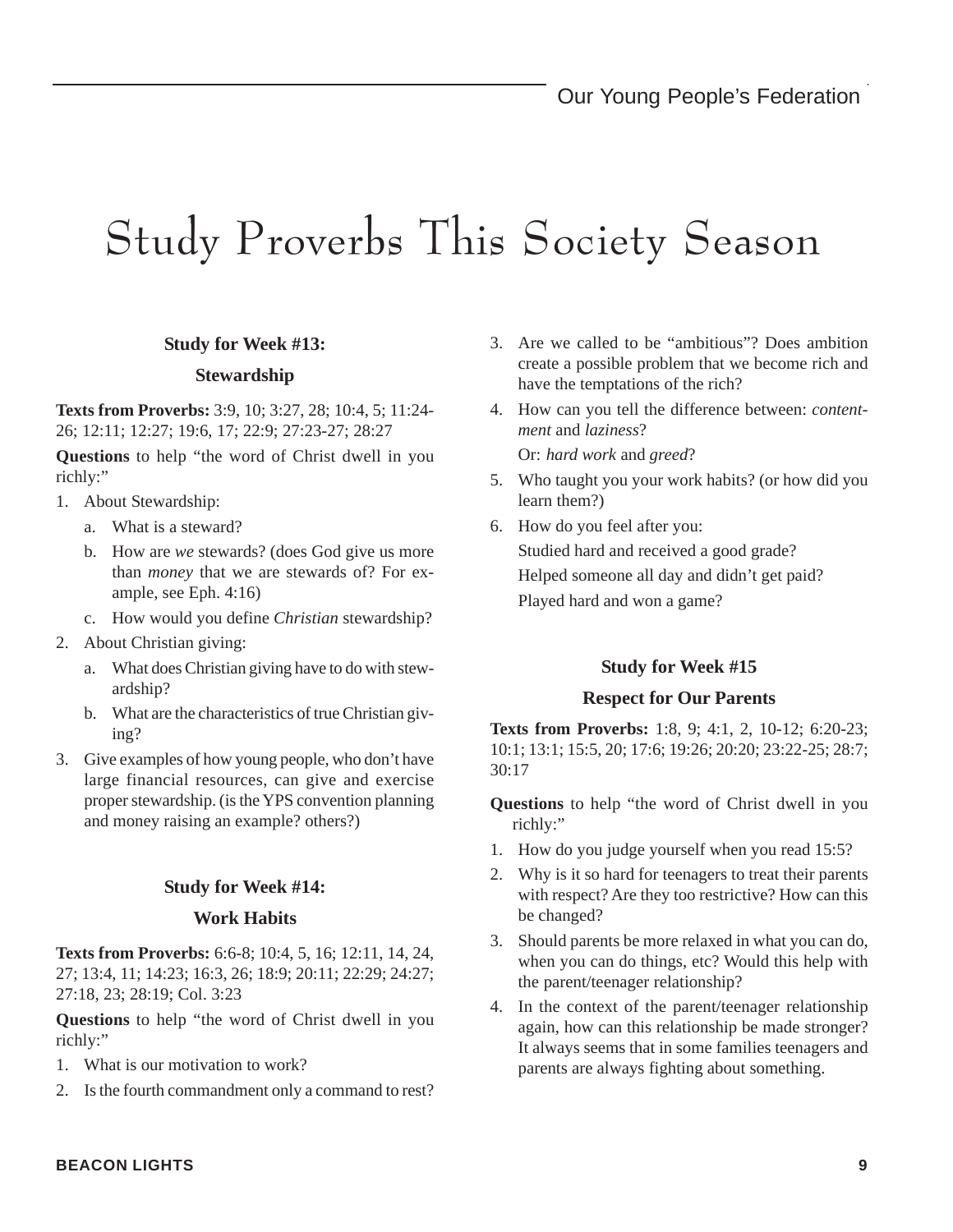### Gem of the Month

- 5. Do any of you think that your parents do not treat you with respect and therefore you have a problem with treating them with respect?
- 6. What will motivate young people to honor their parents (see verses like 15:20; 23:24, 25) Does this motivate you? Why or why not?
- 7. What do you think changes in young people when they get older, to make them say, "Why was I so foolish towards my parents when I was young?" What would it take to have that change now?
- 8. What was the OT punishment for those who did not respect their parents? If you were a king today, and were able to make laws, what punishment would you make for children who dishonored their parents?

#### **Study for Week #16:**

#### **Self-Control**

**Texts from Proverbs:** 16:32; 18:13; 21:17; 23:1-3; 25:8, 16, 27, 28; 29:20

**Questions** to help "the word of Christ dwell in you richly:"

- 1. What is "self-control?" (which of the texts gives a good definition of it?)
- 2. Is it *possible* for a person to control himself? (what does LD 33 have to do with this subject?)
- 3. What *different areas* of our lives must come under our control?
- 4. Discuss each of these areas. Ask the question: which is the most serious lack of selfcontrol among us, and why?
- 5. What are the dangers of not controlling ourselves in these areas?
- 6. What is the root of self-control? That is, where does it begin?
- 7. Why does a Christian want to exercise selfcontrol? ❖

## Isaiah 53

M an of Sorrows, acquainted with grief, Despised, rejected of men, Even His death as a common thief Speaks to us ever again: No fault of His, 'twas our sins He bore, For our transgressions, slain, For **us** the crown of thorns He wore; In our place suffered pain.

 $\mathscr{D}$  saiah said we all like sheep In sin have gone astray; The Lord's commands we do not keep But turn to our own way. Yet God upon His Son divine Iniquity has laid-Corruption that was yours and mine Upon the cross was paid.

 $\mathscr{D}$  et through this agonizing way Christ as a lamb was led In silence; God He would obey As His life's blood was shed. It pleased the Father so to bruise His sinless Son. His plan: For us God chose to so implant Christ's righteousness in man.

 $\mathcal{U}$  is holy seed thus justified;<br>Prolonged shall be his days;<br>Codic righteousness is estisfied: God's righteousness is satisfied; We shout aloud His praise!

Thelma Westra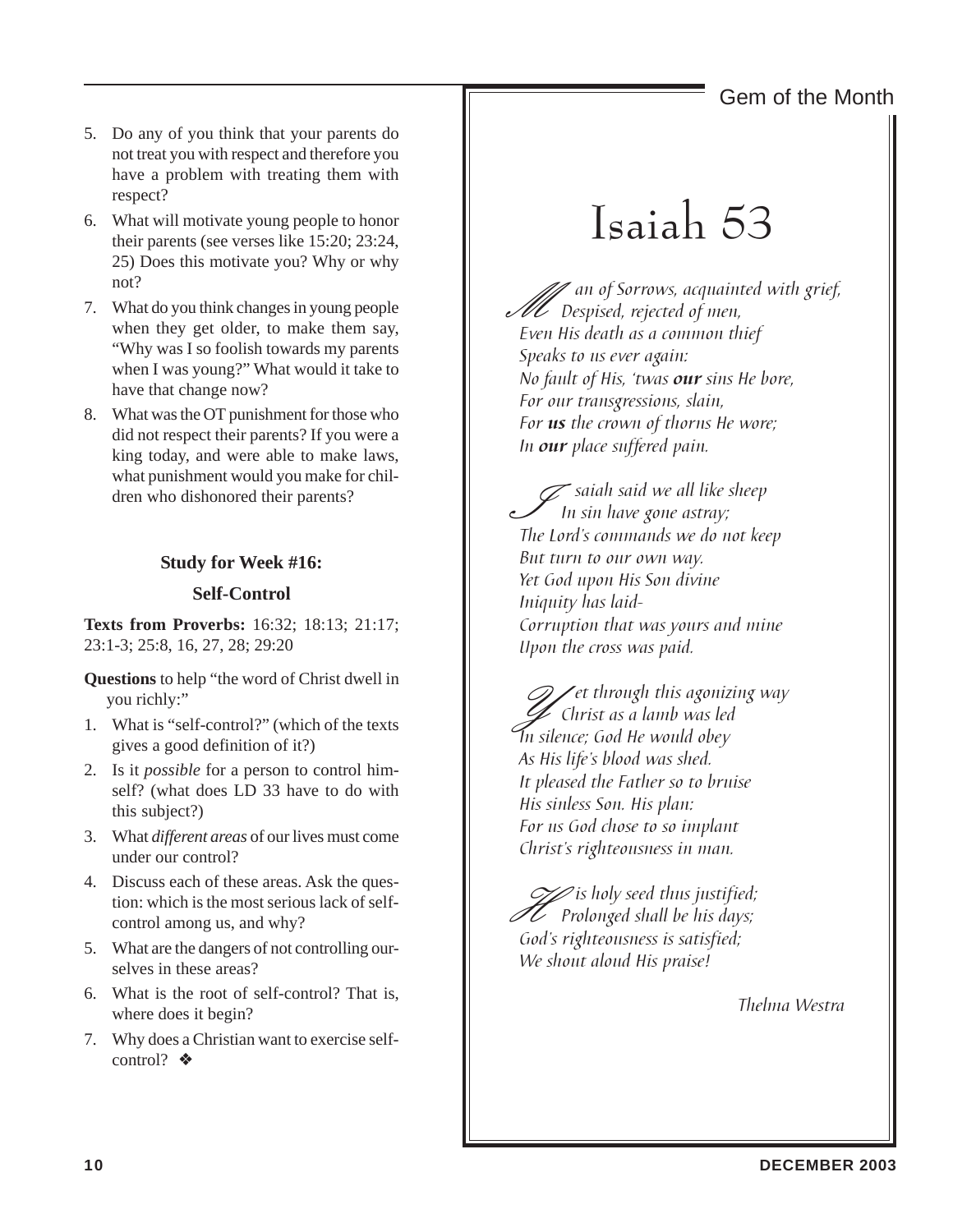## Watching Daily At My Gates

By Chester Hunter

#### December 1 Read John 4:46-54

As we come into the month in which we celebrate the greatest miracle of all-that of the Incarnation, let us spend a few moments pondering this miracle of healing. Do we have the faith of the nobleman? Do we continue in prayer daily for our needs? Is hearing the Word enough or do we want signs and wonders? Do we not see the signs and wonders which God has placed in creation for us? Let us pray for the faith which allows us to grasp the wonder of grace whom God sent into this world for us. May this be our focus as we celebrate Christmas this year. Sing Psalter 29.

#### December 2 Read John 5:1-9

Once again we see the results of faith. A man unable to walk listens to a perfect stranger and got up on seemingly powerless legs and walked. Do we have that faith? Do we have the faith to believe that a baby was the Son of God-Immanuel made sin for us? Or are we all caught up with the worldly season around us that we leave the baby in the manger and never go to the cross? Let us go to the cross and see the Lamb of God. Let us see that through that Lamb is the only way into the eternal Sabbath in heaven. Sing Psalter 221.

#### December 3 Read John 5:10-16

The man of yesterday's miracle was visited by Jesus once more. This time he heard the blessed words that his sins were forgiven. Not only had Jesus made his body whole but Jesus had also made his soul whole. Many people will sing Christmas carols this year. Many people will think that they have found joy. But their joy is only in a baby who makes no crying. They wish to deny the complete human nature of Jesus. We must not do that. We must confess that "the Word was made flesh and dwelt among us." Only in that way will we receive the assurance of our salvation. Let us sin no more. Let us walk the holy walk of sanctification and thank God for sending His Son to this earth for us. Sing Psalter 24.

#### December 4 Read John 5:17-23

People of God, do you confess that you are quickened by the Son? Do you honor that Son? In this season of the year many appear to honor Jesus. Look beneath the shallow words which they sing. Are they honoring Jesus and His Father, or are they just honoring themselves? What about us? Do we honor Jesus? Are we more interested in the presents and parties and all that has come to mean Christmas? Maybe

we need to put away our earthly celebrations and tune ourselves better toward the heavenly reality. Let us make this time a time of real joy and thank Him from whom all blessings flow for the joy of the quickening of the Son of righteousness who came to save us from our sins. Sing Psalter  $310 \cdot 1 - 4$ 

#### December 5 Read John 5:24-31

People of God, are you ready for the judgment day? Some might say that this thought is too dreary for the Christmas season. But if you read closely the words of today's passage, you will see that Jesus was sent by His Father as a judge. Are you listening for the voice of your Savior? You will not find it in the world's celebration of Christmas. You will not hear it in Christmas songs which espouse a theology of Christ coming to save all men. You will only hear His voice if you know and believe His Word. By studying the Bible you will learn to hear and love the voice of our Savior. Let us do this and let us ask for the grace to hear the voice of Jesus calling us to come unto Him. Sing Psalter 403.

#### December 6 Read John 5:32-38

As we prepare to go to church tomorrow are we ready to hear about Christ? If Christ's servant speaks to us are we ready to receive it? If he says something that we do not like because it takes away our pleasures are we quick to discredit the minister? The Jews of Jesus' day did not like what John the Baptist had to say to them. Are we much different from them? As we listen to the sermon tomorrow are we ready to confess that we hear Christ speaking to us? Let us pray for the ears of faith to hear what God triune says to us in not only this Sabbath day but also all Sabbaths as we await the eternal Sabbath in heaven. Sing Psalter 328.

#### December 7 Read John 5:39-47

What a command we have in verse 39! How do you search the Scriptures? Do we just read a few verses at mealtime and call it good enough? God was not pleased with that attitude in the Old Testament Jews and He will not be pleased if this is our attitude. We must look at the words of the Bible, learn what they mean, and use them in our lives. If we are searching for something precious, we will leave no stone unturned in order to find that precious thing. Is not eternal life precious? Let us search the Scriptures and see what our heavenly Father is saying to us. Sing Psalter 333.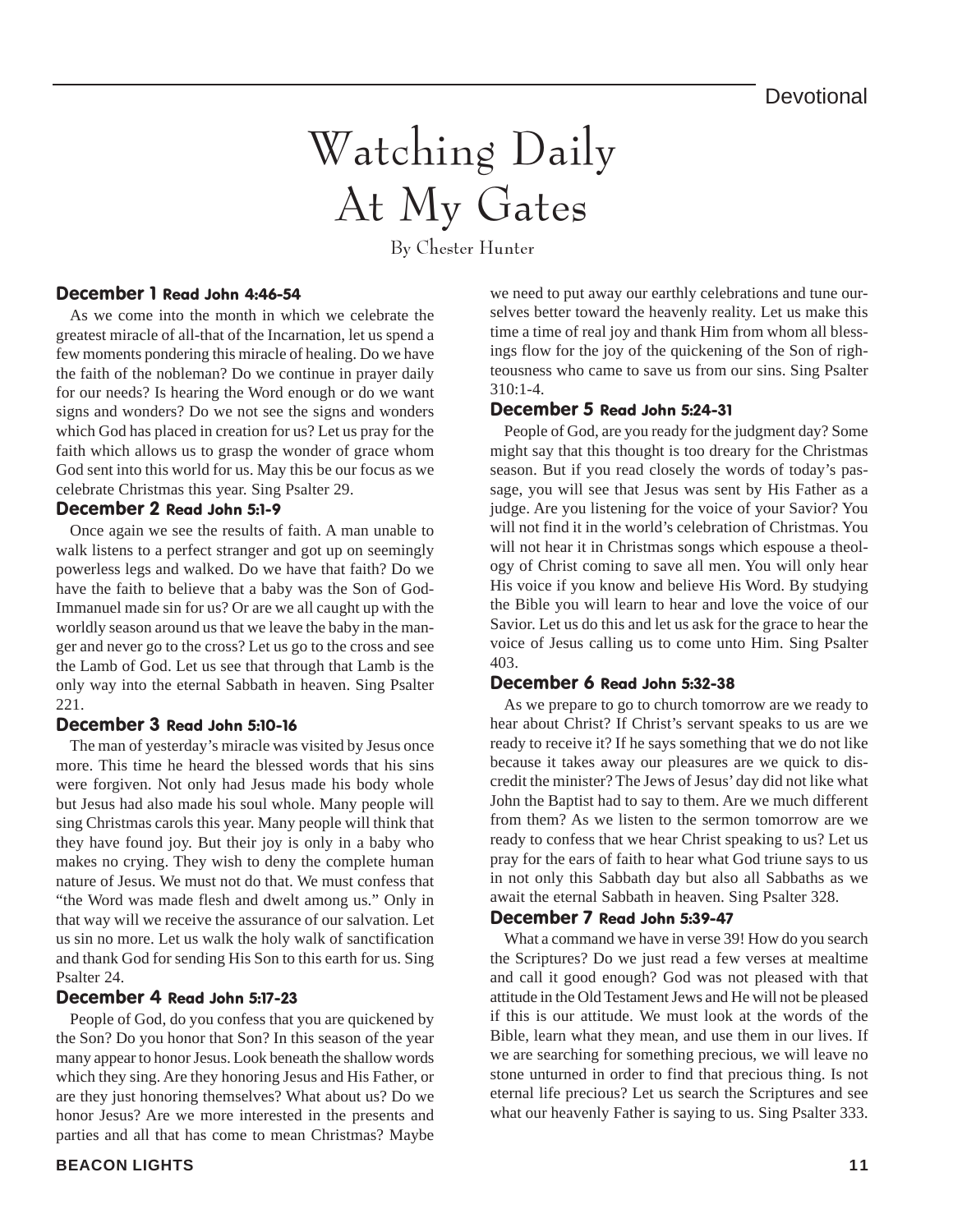#### December 8 Read John 6:1-7

After spending time in Jerusalem where He was not well received at all, Jesus returned to Galilee. There crowds of people followed Him to be healed from their diseases and to hear Him speak. After a long day of healing and speaking, Jesus, filled with compassion, asks His disciples how they would feed this great crowd of people. Jesus does this for two reasons. First of all, He will teach the people that He has come to give them spiritual bread and not merely earthly bread. The second reason is to try the faith of His disciples in order to prepare them for the work that they would later do. We need to notice Jesus' compassion for these people. He has the same compassion for us when we "hunger and thirst after righteousness." He will fill our hungry souls even as He filled the hungry stomachs of this crowd. Let us hunger and thirst after the Word. Let us do that during this season; let us do that by studying the Word daily. Sing Psalter 40.

#### December 9 Read John 6:8-14

Young people, do you remember to give thanks for the food God has given you? I do not mean just once in a while. I do not mean if a teacher or parent leads you in giving thanks. I mean all of the time. Do you do that in a restaurant when you are with your friends? Do you do it at work when your coworkers are looking on? If Jesus felt the need to thank His heavenly Father for the food provided in this miracle, how much more must we give thanks for the food that God provides for us. We have so much food. We must be very thankful. Sing Psalter 169.

#### December 10 Read John 6:15-21

When we sing the familiar "King of kings and Lord of Lords" this Christmas, what kind of a king are we singing about? Is it the king that this world celebrates at Christmas? This is the king that those fed by the earthly bread wanted. We need to be looking for the king who calms our spiritual fears with the blessed words, "It is I; be not afraid." What more do we need than this king? Why should we place our trust in any other than the king who will still all storms of doubt within us? Let us fall on our knees to worship the king whose simple words will lead us into the safe haven of heavenly glory. Sing Psalter 266.

#### December 11 Read John 6:22-27

For what type of bread do we labor? Is it the earthly bread of riches, earthly fulfillment, and ease? Or is it the bread that is found in heaven that perisheth not? Jesus is that bread. Living out of the calling to follow Him must be our goal in this life. We will not find this bread if our goal in school is to learn all we can in order to get the best possible job. We will not find this bread if our goal in life is to be number one in the world's eyes. There is only one way to get this bread. That is to serve God and keep His commandments.

People of God, is this your goal in this life? Are we laboring for the meat that endureth forever? Sing Psalter 325.

#### December 12 Read John 6:28-35

Jesus continues to speak about the bread that never perishes. As we read these verses we see that He was speaking to both believers and nonbelievers. The unbelievers were looking for a sign. This is from people who had just witnessed a feeding of five thousand from a little bit of food. Finally Jesus says to them very plainly that He is the bread of life. Do we sometimes fall into this sin? Do we ignore the words of Scripture and want a sign? Do we wish salvation in another way? Let us partake of the bread of life today and everyday. Let us pray for the grace to be satisfied with Jesus the bread of life. Sing Psalter 334.

#### December 13 Read John 6:36-40

People of God, here we see proof for the doctrine of perseverance or preservation of the saints. Take some time to read the last head of the Canons of Dordt. What precious and comforting words are found there. This doctrine gives to us a comfort that cannot be found anywhere else in this world. Here we are told that we will never be cast out of the Father's hand, we will have everlasting life, and we will be raised up at the last day. What a blessing this is! Let this be our focus as we go through this Christmas season. Sing Psalter 234.

#### December 14 Read John 6:41-51

The discussion continues as the more unbelieving crowd exposes their unbelief. Now they doubt the divinity of Christ as they call him "only" the son of Joseph. Jesus exposes their unbelief and teaches us that He was prophesied of from old and that there are many signs of His coming. Do we believe? Do we believe in the Christ of Scripture or the Christ whose birth is celebrated by a majority of the so called "Christian" world of today? Who did we worship today? Were we satisfied with the bread of the Word of God or do we want the leeks and garlic of Egypt? Let us examine ourselves daily and see whom we believe Christ to be. Sing Psalter 251.

#### December 15 Read John 6:52-59

As Jesus completed His teachings in the synagogue, He introduced the whole idea of the meaning of the body and bread of Christ. This was too much for most of his audience that day as we shall find out. They were not ready for this much of the meat of the word. What about us? As we left church yesterday were we "chewing" the meat of the word or chewing out the preacher because we did not like the word which he brought. We of the church of the poured out Spirit have much responsibility to digest the meat of God's Word. Do we like meat? We had better because this is the way to eternal life. Sing Psalter 311.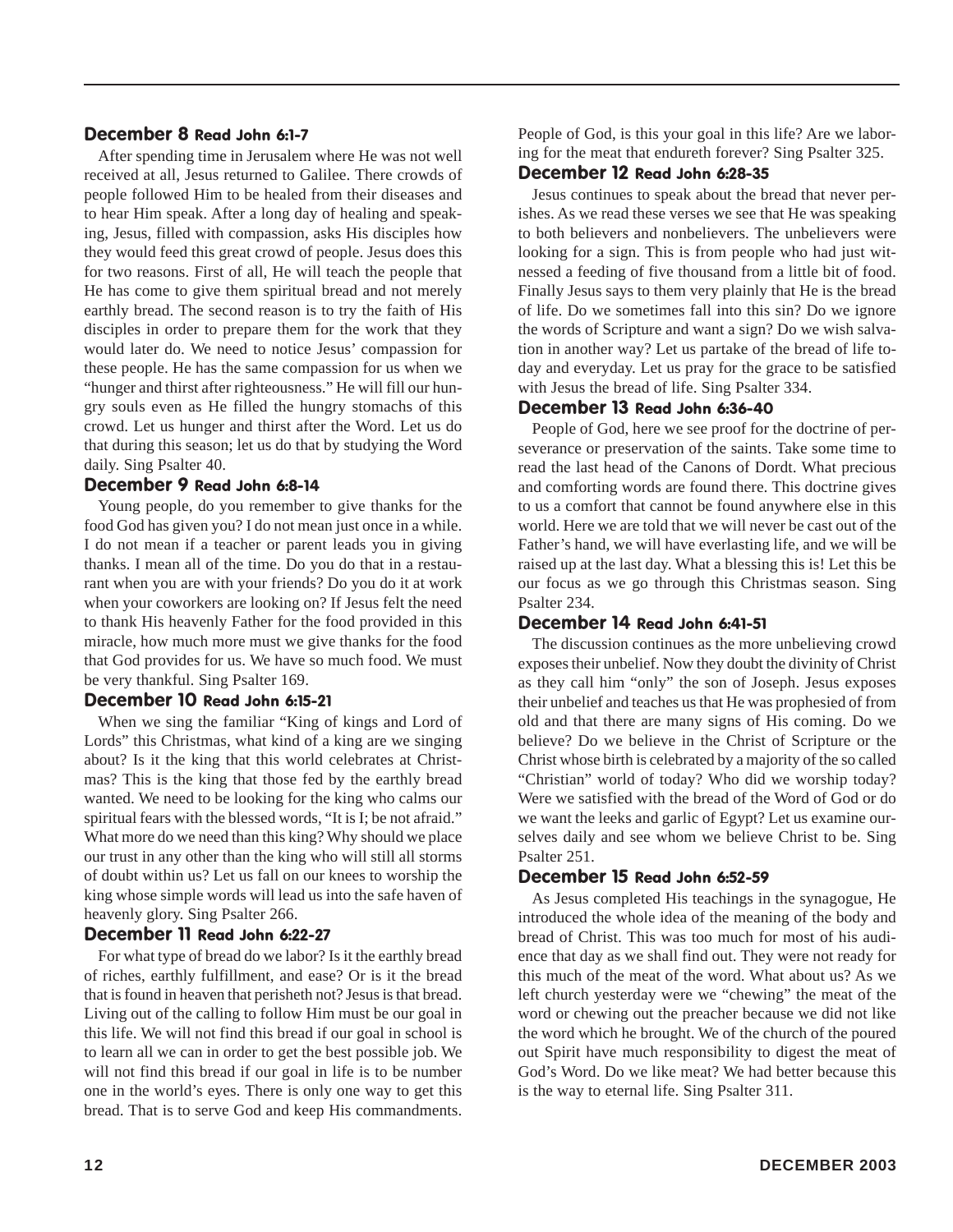#### December 16 Read John 6:60-65

People of God, read verse 65 again. Have you ever had a discussion with someone who espouses the view of the freewill of man? Were you prepared with this verse? We need to know our Bibles well. We need to read them over and over again to find the clear teachings of Christ concerning our salvation. Yes, this is a hard saying. Yes, this may cause division in our families. By the quickening Spirit, however, we must know God's Word, we must believe God's Word, and we must be ready to use God's Word. Let us be zealous in using God's Word daily in our lives. Sing Psalter 368.

#### December 17 Read John 6:66-71

As we finish this long chapter we should make it our goal to reread it sometime soon. There is much for us to learn in it. There are many doctrinal truths which our Savior gave us. We need to embrace it as the words which give to us eternal life. Let us make Peter's confession our confession. Let us be ready to defend that word against those who wish a different Christ than the Christ of the Scriptures. Oh, this may bring hard times to us and our families. But we have the blessed assurance that Jesus and our heavenly Father will give to us the Spirit and will sustain us in all of these hard times. Let us remember this each and every day. Sing Psalter 362.

#### December 18 Read John 7:1-9

Is it time yet? This is a common refrain in many households. Jesus had to wait for the proper time in His life. His Father had ordained a certain way of salvation. This way of salvation was the way of the cross. Jesus was not to be pushed over a cliff, not to be drowned in a lake, nor was He to be killed in secret. No, the Old Testament was to be fulfilled. Why was this so? It was this way for us. It was only through the way of the cross that our salvation would be accomplished. Jesus had to fulfill all things for us. Thanks be to God for this unspeakable gift. Sing Psalter 47:1-4.

#### December 19 Read John 7:10-19

Many words were spoken about Jesus while He was on this earth. Some were very strong. "He deceiveth the people." Others said that He had a devil in Him. Others said that He was a "good man." Now, we would probably never be guilty of openly saying the first two (though we might by actions), but what about the last one? Was Jesus merely a "good man?" If that is all that we can say about Jesus, we would be better not to say anything at all. A "good man" does nothing to capture the extent of all Jesus was and is! He is God; He is our Savior. Even in this time of the year many would say that the baby Jesus turned into the "good man" Jesus. What about us? What do we say? Sing Psalter 58.

#### December 20 Read John 7:20-31

As Jesus come to the end of His discourse in the temple, we once more see the twofold effect of the Word. Many believe; others are ready to kill Him. It is a great comfort for us to know that God's Word never returns unto Him void. The Word preached always has some effect. This effect is ordained by God for His sovereign purpose. We must preach the Word wherever God gives to us opportunity. The results of the preaching are not dependant upon us but rather on God. This is both a reason to continue preaching and a comfort in preaching. As we prepare to enter God's house tomorrow let us remember this as we attend unto the preaching of the Word whether we are the preacher, the elders, or those in the office of believer. Sing Psalter 349.

#### December 21 Read John 7:32-39

Notice the progression in the words of these chapters. In the beginning He spoke about their unbelief. Then as the Word was more clearly seen He made Himself known to His people. Now in today's reading we see that He begins to speak about the doctrine of the Holy Spirit. This was a doctrine that was little treated in the Old Dispensation. This is a doctrine which was prepared for the church of the New Dispensation. Today a church shows itself by how it has received the work of the Holy Spirit. Some churches have gone dead because they refused the Holy Spirit. It is the poured out Spirit who gives life to the church. Let us not forget Him even as we prepared to celebrate the birth of the Son. Sing Psalter 286.

#### December 22 Read John 7:40-44

Some in Jesus day knew their Scriptures well. This is evident as we read verse 42. They knew the Scriptures and as they saw the evidence God gave to them they confessed that Jesus was the Son of God. As we celebrate His first coming are we searching the Scriptures to find about the signs of His second coming? Are the signs in the world around us preparing us for Him? There were faithful in Israel such as Simeon and Anna who eagerly awaited Christ's coming. Are there Simeons and Annas among us today? When Christ shall return, will He find faith among us? Sing Psalter 336.

#### December 23 Read John 7:45-53

In these verses we find the effect of the preaching upon those who do not believe. We might be wondering why they did not? They were the ones who studied the Scriptures. Should not they have known that this was the Christ the Son of God? Here we see the truth of the words, "He came unto His own and His own received Him not." As we celebrate Christmas, I again ask us to examine ourselves and see whose Christmas we are celebrating. Is it to give God the glory or man? Is it the Christmas of sovereign salvation or that of works righteousness? Let us ponder these things even in the few days before Christmas. Sing Psalter 291:1- 4.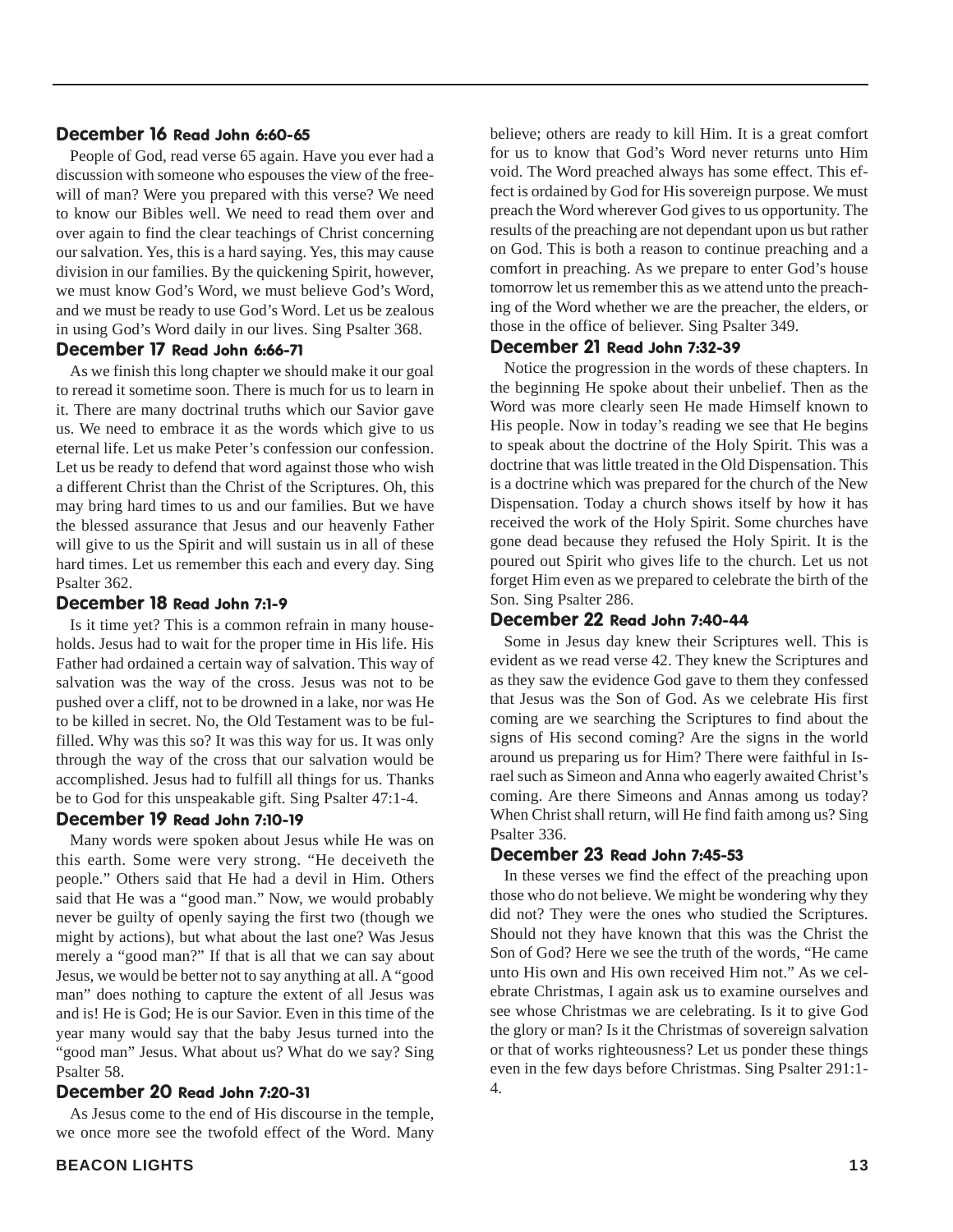#### December 24 Read John 8:1-11

What blessed words we read here! Some would say, "How are these blessed words?" But the child of God grasps hold on the words "Go and sin no more." He grasps those words because they bring utmost comfort to him. This comfort is not in the person himself. The woman could not turn from her evil way on her own. It takes He who speaks these words to give them the desired effect. We must hear Christ say these words. Here in these few verses we have the whole salvation story summarized. Let us listen to this story and listen for the Son of God to say, "Go and sin no more." Let us pray for the Holy Spirit to cause these words to enable us to live the life of sanctification in thanksgiving for such a wonderful gift. Sing Psalter 140.

#### December 25 Read John 8:12-20

Here on this blessed Christmas day we have the beautiful words, "I am the light of the world." There are many who have spent much on lights this season and little on the Light. What about us? Do we seek the Light of the world? Do we seek Him who gives to us light and salvation? Do we long for the light which chases away the fears and evil that rises up against? Christ is the light. Let us embrace Him and not seek after the darkness. Let us come to the Light of life today and everyday. Then let us like the shepherds glorify and praise God as we tell others about the Light which gives eternal light. Sing Psalter 71.

#### December 26 Read John 8:21-32

Notice in these discourses that Jesus is leading the people of that day and us to see that He is the Christ who will die and did die on the cross for the sins of the people. This is what the prophets had published in the Old Testament. This is the truth. Do we know that truth? Do we seek to find the truth? No, not the world's truth. They say they have plenty of truth. But when that truth is held up before the fire of God's truth it is burned as impurities are burned from precious metals. We must seek the truth as it is revealed in the Scriptures. This is the truth that will make us free from sin and the harmful effects of sin. This is the truth which leads into everlasting glory. Let us see the truth and truly be free. Sing Psalter 339.

#### December 27 Read John 8:33-42

Are we as blind as those of Jesus' day? Do we say we are elect because of our family or national background? This is not the truth of the covenant. God saves in the line of covenant generations. What does this mean? Do we see that being in the covenant is to be one who is chosen by God to be a friend with God? We must never interpret the covenant as these wicked people did. We must listen to He who speaks the truth even as He lives in covenant fellowship with the Father. Christ was sent into the world to find His people. Christ will come once more into the world and gather His people unto Himself. Are we ready? Sing Psalter 187.

#### December 28 Read John 8:43-51

Notice those words "verily, verily" in verse 51. Jesus uses them quite often as He speaks to the people. They mean truly or it shall be so. Do we believe the words that follow them? If our ministers use those words today, how will we receive them? What do we think of the voice of Christ even as we hear it today? Do we ignore it even as we sit in the pew? Do we forget it as we walk out of church? Do we forget the truths heard because they are not convenient in our daily life? When Jesus says, "Verily, verily," let us hear the voice of the one Shepherd who knows His sheep and will lead them into the fold of everlasting life. Sing Psalter 53.

#### December 29 Read John 8:52-59

How many stones have we taken up to throw at Christ today? Have we been honest in all of our business dealings? Have we shown love within our families, the family of God, and others who are around us? What about in the past year? Have we denied Christ at home, at work, at school, or at play? If we are guilty of any of these, we have taken up stones against Christ. Those of Jesus' day did not want His brand of salvation. What about us? Is it justification by faith or by works? Do we love God and our neighbor? Only in doing those things will we put down the stones and bow before Christ the Son of God. Sing Psalter 64.

#### December 30 Read John 9:1-7

Are we guilty of the disciples' sin? Do we seek to find fault with others and in doing so ignore the glory of God? Everything in this world has a purpose, and that ultimate purpose is God's glory. Yes, God does ordain events and circumstances to convict us of our sins; this is true. But even in those things He brings glory upon His name. Jesus would use this incident to teach those around Him more of God's truths. We, whose eyes have been open, must not be spiritually blind. Let us by the Holy Spirit see Jesus, and in seeing Jesus, let us glorify our heavenly Father. Sing Psalter 402:1, 4-6.

#### December 31 Read John 9:13-22

As we come to the end of another year we must ask ourselves if we dodge hard questions in order to be men pleasers. We have had many opportunities in the past year to confess Christ. Have we done it? Do those around us know what Christ we confess? We must confess Christ as He has shown Himself in His Word. We must do this as we await Him to confess us before His Father. This confession of Christ must be done in both word and deed. Let us ponder these things as we come to the end of another year. Let us rejoice that we are one year closer to the return of our Savior. The truth of Christ is precious; let us never hide it. Sing Psalter 51.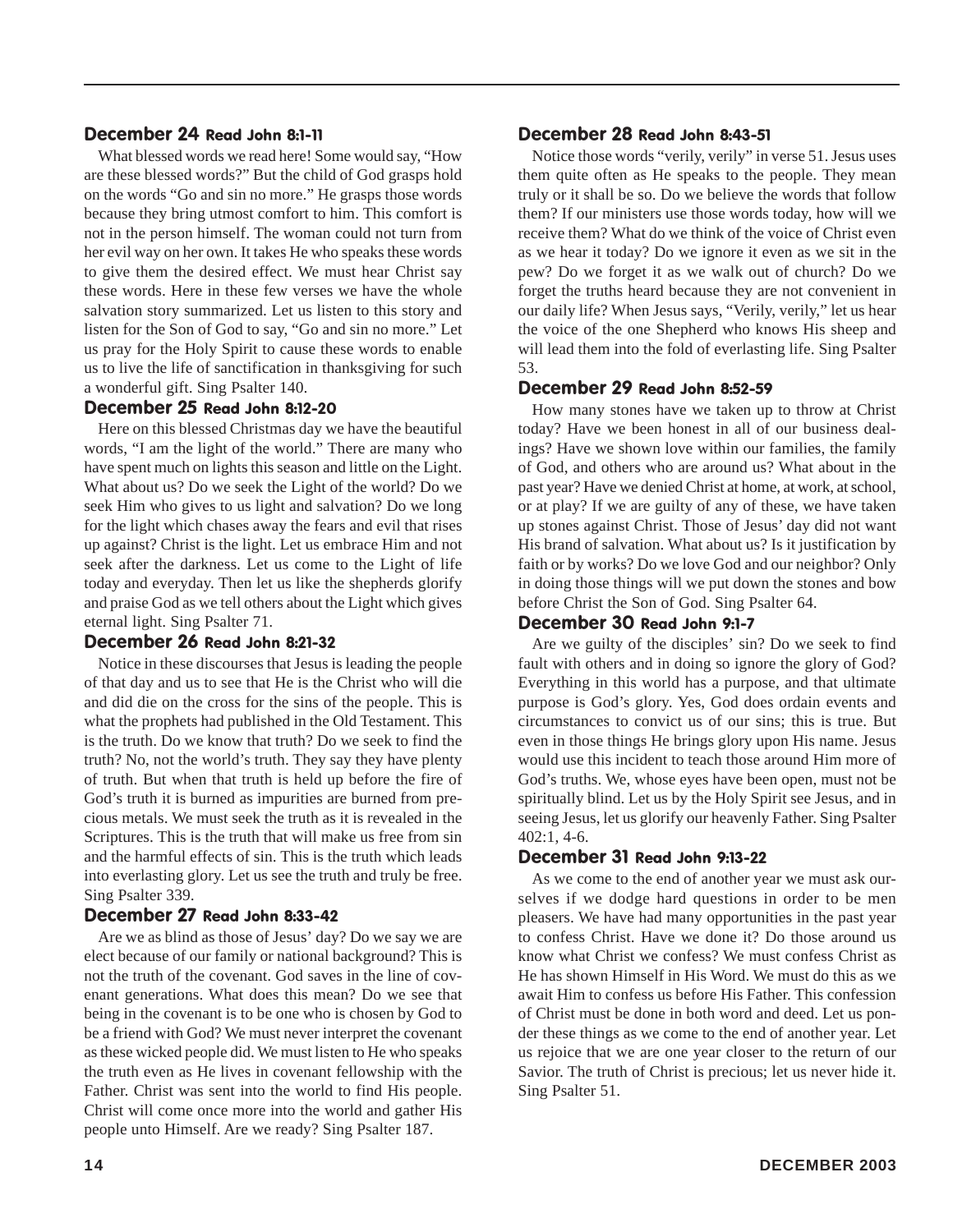### By Fire by Melissa Van Baren

The fire is inescapable. It laps at my skin. My head<br>is screaming for help but no voice escapes. My<br>throat is dry and parched. My mouth is pasty. If<br>try to scream again. Again there is nothing no voice no is screaming for help but no voice escapes. My throat is dry and parched. My mouth is pasty. I try to scream again. Again there is nothing, no voice, no sound, nothing. My stomach is reeling because of the pain that surrounds my body. The fire keeps licking at my skin. The pain is excruciating. I stoop down and curl up to get away from it but it keeps coming at me. The smoke fills my lungs. I can't even cough anymore. The flames and the fire surround me. I cannot run and hide. There is no one around to help. I cannot even cry for help. My skin is charred. I ache even for just a drop of water or just a small amount of relief. Yet, there is nothing.

What is this? What am I talking about? Where am I headed with this? Does this remind you of anything? No, no, not hell. This is something that every believer needs to go through. This is something that David experienced. It is something that Job went through. Also, it is something that Paul, Esther, and Adam endured. It is probably something that you went through and it's something that I went through. Yet, we've all been through this in varying degrees. Do you know what I'm talking about yet? Do you have a clue?

I am talking about *our* trial by fire. It is about our refining process. This is what every believer must go through. The trials and temptations God sends our way to test us and cause us to grow more and more, leaning towards God. We see this in our trials don't we? How we must lean towards God our only help and see that He has sent all things for our good. God has sent trials to help us grow. "Affliction has been for my profit, that I to Thy statutes might hold, Thy law to my soul is more precious than thousands of silver and gold" (Psalter 329, vs. 4). It is amazing that God uses what He does to make us dependent upon Him and to make us recognize who is omnipotent.

God sends each of us different things. To some, He might send an illness. Others, He sends death of a family member. Yet still others, He sends desolation, poverty and pestilence. It may be even something so simple (or so it seems to others) as no friends or the fact that at the time we have to struggle through school. We each have our own trial by fire. "Heavy is my tribulation, sore my punishment has been; broken by Thy indignation, I am troubled by my sin. With my burden of transgression, heavy laden, overborne, humbled low I make confession, for my folly now I mourn. Weak and wounded, I implore Thee: Lord, to me Thy mercy show; all my prayer is now before Thee, all my trouble Thou dost know. Darkness gathers, foes assail me, but I answer not a word; all my friends desert and fail me, only Thou my cry hast heard" (Psalter 102, vs. 2-5). We know what our trial is. We cannot escape it no matter what we do. We *must* go through them. "For thou, O God, hast proved us: thou hast tried us, as silver is tried" (Ps. 66:10).

David knows the sorrow of pain. He knows the complete emptiness. We can see this and become familiar with it in the Psalms that we sing. It is *only* in the Psalms that we can both reach the depths that David does and also in the same song to reach the exaltation as well. Isn't it amazing that we can descend into the depths of sorrow and ascend into the heights of glory all in the same song? God gave us these songs so that these things become familiar to us. Just take a look at all of Psalm 13. David is continually questioning God about being forsaken then at the end David says "I will sing unto the Lord, because he hath dealt bountifully with me" (Ps. 13:6).

We know that when we read the Bible and when we sings the Psalms that we are not alone. We know that the trials sent our way were sent by God. May we be able to turn to the Psalms with a better understanding knowing that it is a balm for our charred skin. It is God that understands our depths and that through turning to Him we are able to be exalted on high. May we always remember "To live apart from God is death, 'tis good His face to seek, my refuge is the living God, His praise I long to speak." ❖

*\_\_\_\_\_\_\_\_\_\_\_\_\_\_\_\_\_\_\_\_\_\_\_\_\_\_\_\_\_\_\_\_\_\_\_\_\_\_\_\_\_\_\_\_\_\_\_\_\_ Melissa is a member of Hope Protestant Reformed Church in Grand Rapids, Michigan.*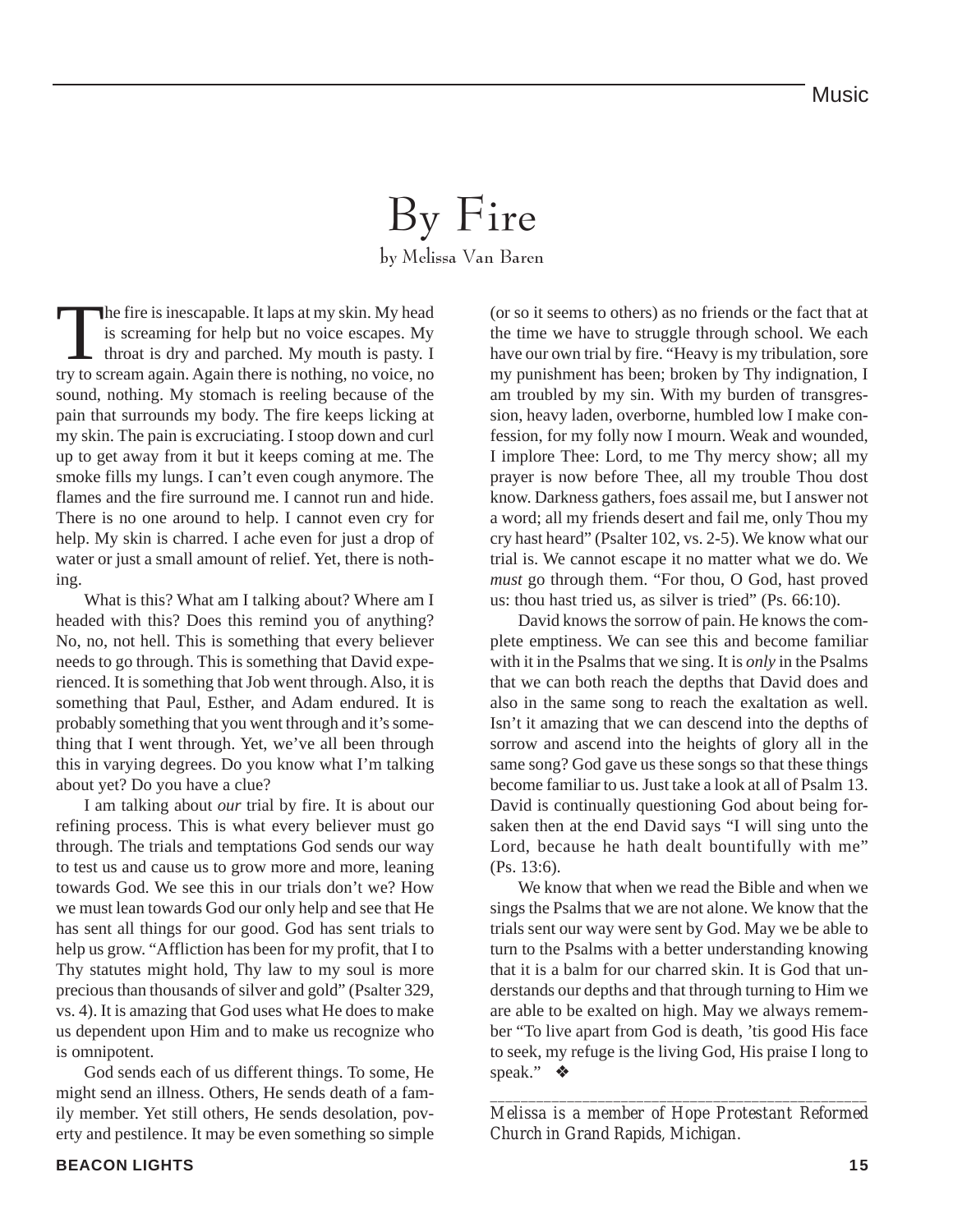## Arminianism (10) God's Efficacious Grace

by Aaron J. Cleveland

We are now up to the latter portion of the Third<br>and Fourth Heads of the Canons. In the pre-<br>vious article we dealt with the doctrine of<br>man's total depravity. Now we will move on to man's and Fourth Heads of the Canons. In the previous article we dealt with the doctrine of man's total depravity. Now we will move on to man's conversion to God and the manner thereof. It is not surprising that just as the Arminians have exalted man in their explanations concerning predestination, the atonement, and man's corruption, they also exalt man as being decisive in his own conversion.

Remember, in the Arminian scheme of predestination, it is man who must fulfill certain conditions in order to be elected. And man also, according to the Arminians, is the one who has the power to accept or reject the merits of Christ's atonement. Further, as we considered last time, the Arminians have corrupted the truth of total depravity to the point where man is not really dead in his sins, but is capable of repentance and is able to desire righteousness and life of himself. Now, when we come to the doctrine of man's conversion, the Arminians are completely consistent in their heresy by insisting that it is man who initiates his own conversion and by declaring a grace of God that is resistible. The Arminians are wrong, but at least they are consistently wrong. That is more than can be said for some who call themselves Reformed.

Various elements of the Arminian position concerning God's grace and man's conversion can be gleaned from their writings. First, we quote the Fourth Article of the Remonstrance of 1610.

4. that this grace of God is the commencement, progression, and completion of all good, also in so far that regenerate man cannot, apart from this prevenient or assisting, awakening, consequent and cooperating grace, think, will or do the good or resist any temptations to evil; so that all good works or activities which can be conceived must be ascribed to the grace of God in Christ. But with respect to the mode of this grace, it is not irresistible, since it is written concerning many that they resisted the Holy Spirit. Acts 7 and elsewhere in many places (*Essays in Commemoration of the Synod of Dort*, pp. 208, 209).

We also quote from two opinions found in the Opinions Of The Remonstrants. The first is Opinion C.5. which states,

The efficacious grace by which anyone is converted is not irresistible; and though God so influences the will by the Word and the internal operation of His Spirit that He both confers the strength to believe or supernatural powers, and actually causes man to believe—yet man is able of himself to despise that grace and not to believe, and therefore to perish through his own fault (Essays, p. 226).

The second is Opinion C.6., which states,

Although according to the most free will of God the disparity of divine grace is very great, nevertheless the Holy Spirit confers, or is ready to confer, as much grace to all men and to each man to whom the Word of God is preached as is sufficient for promoting the conversion of men in its steps. Therefore sufficient grace for faith and conversion falls to the lot not only of those whom God is said to will to save according to the decree of absolute election, but also of those who are not actually converted (*Essays*, p. 226).

The two errors which are immediately apparent from a quick reading of these opinions are a grace of God that is both general and resistible, and an ability of natural man to either accept or reject this offered grace. These errors and others, as well as the Reformed position as set forth by our fathers, we will notice as we briefly go through various articles of the Third and Fourths Heads of the Canons.

We begin with Article 7 which clearly sets forth the Reformed truth that those to whom God reveals Himself in no way depends upon their worthiness. The Arminians argued that people or nations could make themselves worthy recipients of the preaching by their right use of the "light of nature." In other words, the Arminians taught that some could make themselves to differ in such a way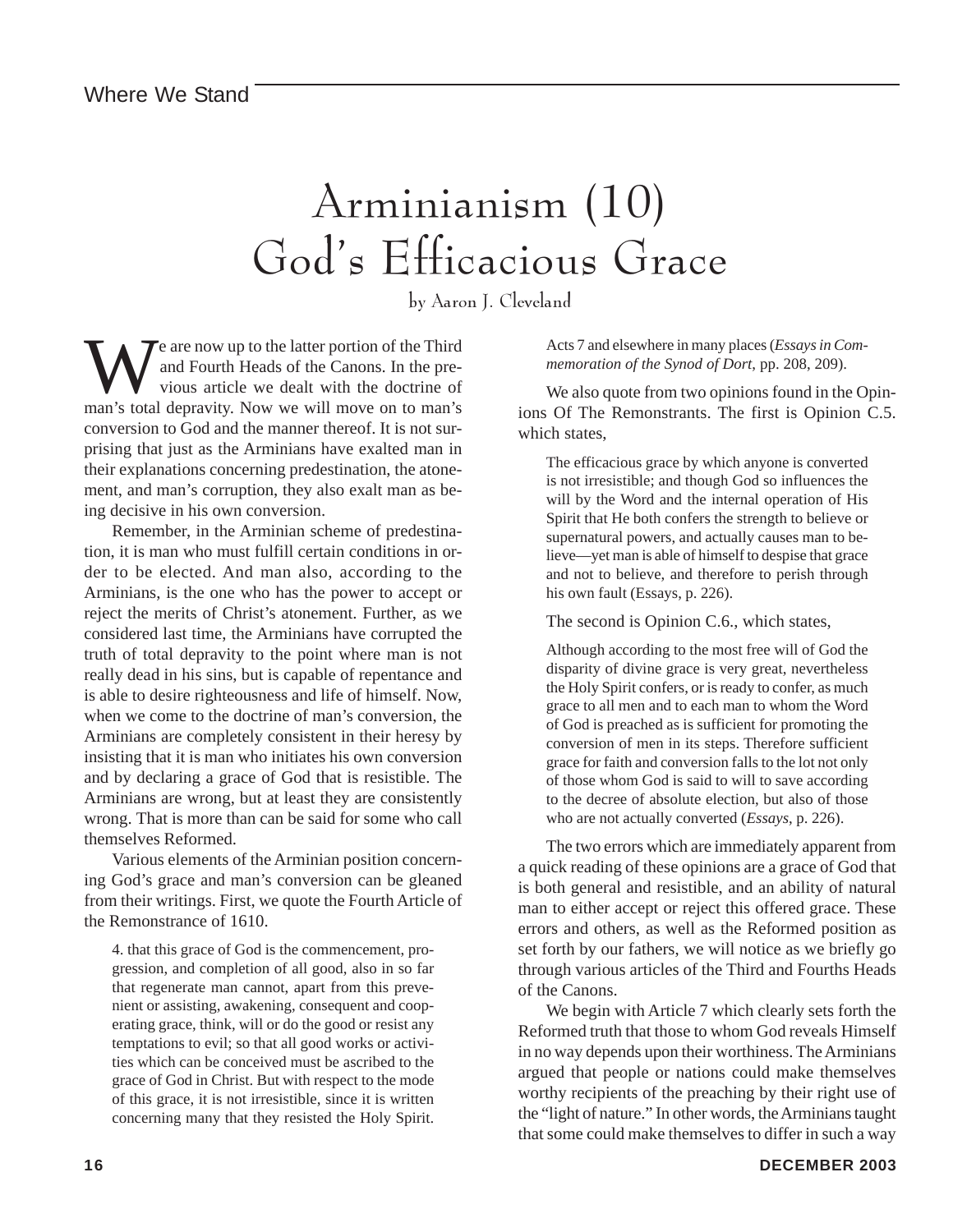as to make themselves more worthy of the gospel in the eyes of God. Article 7 contradicts this lie and makes known the truth that God causes the gospel to be preached to whomever He in His good pleasure desires. Neither men nor nations are able to make themselves more worthy of receiving the gospel.

Article 8 refutes another Arminian error concerning the preaching of the gospel. The Arminians maintain that the preaching of the gospel is a general promise of eternal life to all who hear it. This is consistent with their teaching that God desires the salvation of every person. Article 8 makes clear the Reformed position that the gospel is to be the general proclamation of a particular promise. God *does* promise eternal life and rest "to as many as shall come to Him, and believe on Him (Article 8). This article clearly condemns one of Rev. DeWolf's statements at issue in 1953 that "God promises to every one of you that, if you believe, you will be saved." That general and conditional promise was clearly Arminian and it ought to remind us how the rejection of Arminianism is part of our own history as Protestant Reformed Churches. Any Protestant Reformed person who says that Arminianism is not a threat and that it is not important that we know and detest that lie either does not know or appreciate their church history.

Article 10 refutes both the Arminian heresies of man's free will and a general grace of God. It is not the case, as the article states, that some are converted by "the proper exercise of free will, whereby one distinguishes himself above others, equally furnished with grace sufficient for faith and conversion." That natural man has no ability to perform any spiritual good is made abundantly clear in the first portion of the Third and Fourth Heads. Related to this is Paragraph 5 of the Rejection of Errors. Here the Arminian error of a "general grace" is rejected. In no way, declared our fathers, does God on His part "show Himself ready to reveal Christ unto all men" and apply to all "sufficiently and efficiently the means necessary to conversion" (Par. 5). God reveals Christ only to His elect and He alone brings about their conversion. Natural man is the slave of sin and has no free will to "choose" God or distinguish himself above others.

How our conversion is accomplished is more clearly set forth in Article 11. It is obvious as one reads Articles 11 and 12 that God accomplishes all and we contribute nothing. This does not mean that we are inactive in our conversion. We certainly are not. However, it does mean that our activity is only because of the work of God's

grace within us. Article 11 points out that God causes the preaching to go to His elect, illuminates their minds, opens their hearts, makes alive their will and "from being evil, disobedient, and refractory, He renders it good, obedient, and pliable; actuates and strengthens it, that like a good tree, it may bring forth the fruits of good actions"

It is in connection with this portion of the Canons that we must notice the "efficacy" of God's calling. When God desires something to take place, it surely will take place. When it is God's good pleasure that a man is to be converted, that man will be converted. God's calling and grace are efficacious. God's grace always has the power to produce the effect God intends it to have. To say, as the Arminians do, that God's grace is resistible, is to say that God Himself is not able to accomplish what He intends to accomplish. And if this is true, God is no longer God. Man, because he can resist God, really becomes God.

The Reformed position concerning the operation of God's efficacious grace in the conversion of man is further developed in Article 12. When we are regenerated, we are resurrected from the dead and made alive, a work which God works in us "without our aid." To argue that man somehow cooperates in this work would be as foolish as arguing that Adam cooperated with God in his own creation, or that dead, stinking Lazarus cooperated with Jesus in his resurrection. Yet the Arminians do just this.

Article 12, with memorable words, describes this powerful work of God within us with the following words,

but it is evidently a supernatural work, most powerful, and at the same time most delightful, astonishing, mysterious, and ineffable; not inferior in efficacy to creation, or the resurrection from the dead, as the Scripture inspired by the author of this work declares; so that all in whose heart God works in this marvelous manner, are certainly, infallibly, and effectually regenerated, and do actually believe.—Whereupon the will thus renewed, is not only actuated and influenced by God, but in consequence of this influence, becomes itself active. Wherefore also, man is himself rightly said to believe and repent, by virtue of that grace received.

The end of this article points out that, while God powerfully accomplishes all, man as a result of this work becomes active. Man's renewed will acts. Man believes and repents. This article repudiates the Arminian charge that in the Reformed view, God treats men as "senseless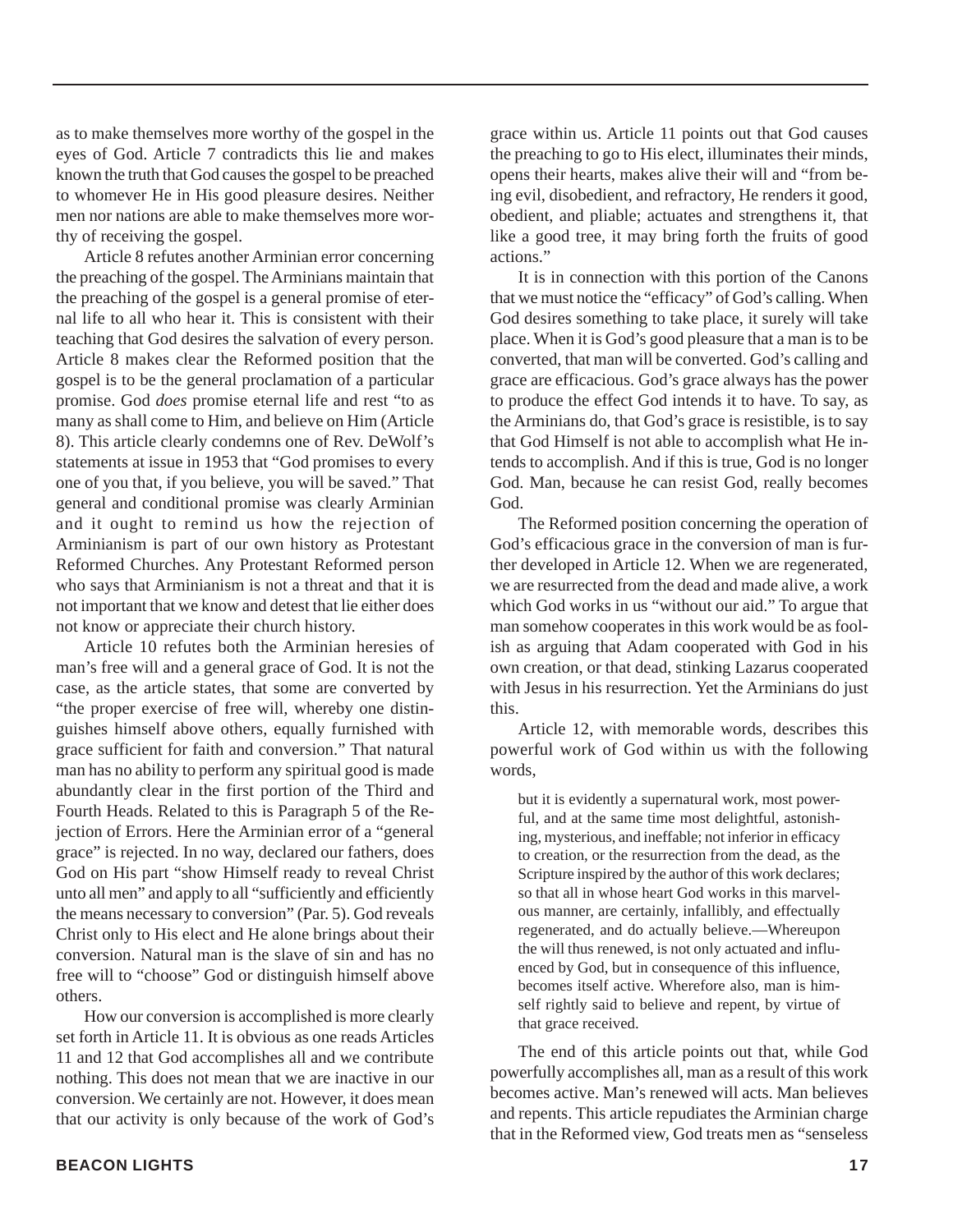stocks and blocks" (Art. 16). Quite the opposite is true as our fathers state. When God regenerates a man, He causes the will to sincerely obey. God does not work in such a way that His grace is forced upon a man and that man is reluctantly dragged along. No, when God converts a man, that man willingly obeys God.

One final error of the Arminian conception of conversion deals with their definition of faith. Arminians will say, "Yes, we believe that faith is a gift of God." But, when you begin to question them about how this is possible when, on the other hand, they believe that man initiates his own conversion, you will find that they deny faith as God's gift. Prof. H. Hoeksema explains in what sense the Arminians teach that faith is God's gift. He writes,

He [God] helps man to believe. He removes the hindrances of the darkness of man's understanding and the irregularity of his affections, *and thus He makes it possible for man to perform the act of believing* (emphasis, AJC) (*The Voice of Our Fathers*, p. 602).

Faith according to the Arminians is nothing more than an "act" performed by man. Article 14 makes clear that faith is much more than this. Faith is something that is "conferred, breathed, and infused" into man by God. Later in this article it is stated that God works in man "both the will to believe, and the act of believing also."

Even though the Arminians accuse the Reformed of believing proud doctrines, the opposite is true. Arminians teach that man is able to make himself more worthy than others in the sight of God. The Canons teach that in no way does God reveal Himself to some because they distinguish themselves. Merely in His sovereign good pleasure does He reveal Himself to some and not others. Arminians teach that man of himself has the ability to believe in God and convert himself. The Reformed teach that God produces the will to believe and the act of believing. The Arminian doctrines do not produce a spirit of humility before God and fellow man, rather, they produce a spirit of self-righteousness and pride. The doctrines of the Reformed faith produce in the objects of God's grace humility before God and an acknowledgment before men that they are the unworthy recipients of God's unmerited grace.

Next time, Lord willing, we will examine the doctrine of the perseverance of the saints as it is explained in the Fifth Head of the Canons.  $\triangle$ 

 *\_\_\_\_\_\_\_\_\_\_\_\_\_\_\_\_\_\_\_\_\_\_\_\_\_\_\_\_\_\_\_\_\_\_\_\_\_\_\_\_\_\_\_\_\_\_\_ Aaron is a member of Hope Protestant Reformed Church in Grand Rapids, Michigan.*

Church Family

## Perspectives on Preaching

by Jonathan Brands

It is the case that, in virtually anything, reality can be viewed from multiple perspectives. A banker or busi-<br>nessman traveling Eurorail from Amsterdam, Holland to Berlin, Germany might have viewed the magt is the case that, in virtually anything, reality can be viewed from multiple perspectives. A banker or businessman traveling Eurorail from Amsterdam, Holnificent tulips and saw dollar figures. President Bush trying to clear his mind of the Palestinian peace problem, might have viewed the gardens as cathartic forces. No doubt D. L. Moody would have been spiritually electrified and calmly motivated when awed by another representation of God's creation.

People view things differently. Different people see different things. This especially finds application in theology, only on an even grander scale. Theological discourse essentially has only two perspectives, divine and human. There is somewhat of a "validity [for] multiple perspectives in theology," as Poythress asserts in *Symphonic Theology,* but it is my contention that God sees things in only one way. The immutability of God can be applied to His perspective on reality, thus eliminating an ultimate multiplicity of divine vision. What Poythress was attempting to get across has to do with the contextual diversity within the Bible. The Bible pictures itself from many different cultural, social, linguistic, and even theological viewpoints. It is multifaceted—in a way to enable us to appreciate its richness. But, it almost goes without saying that God communicates to His people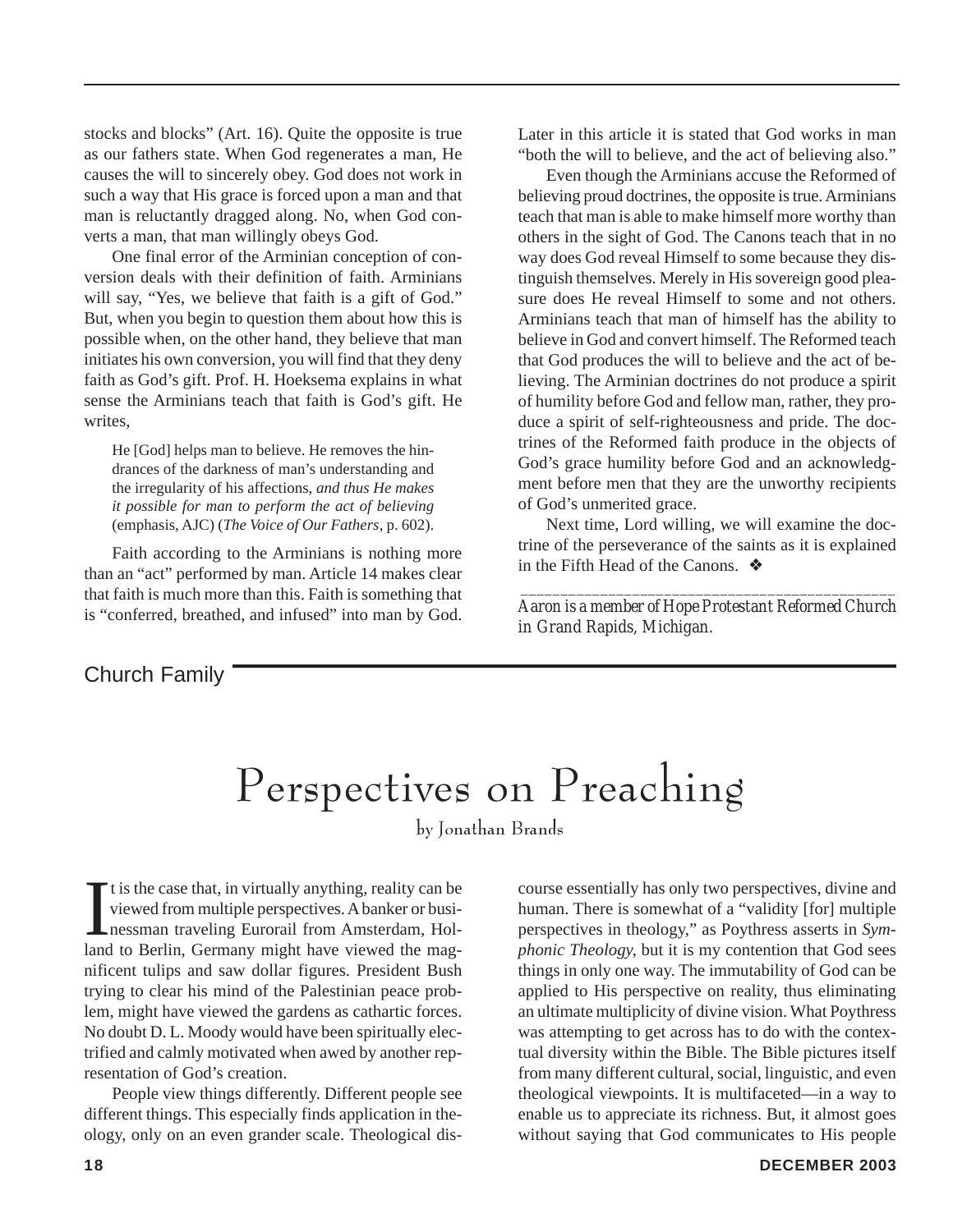one message, simple and clear. By faith men and women lay hold upon *the way God sees things,* and live out of that consciousness.

Desire to preach, therefore, can be explained with numerous human insights, but really only from two spiritual planes, God's view and ours. The former is known from the Bible, God's *Word* to us. The latter can be explained by different people in different ways, depending on the individual vantage point. Peter Y. De Jong says this: "Life has become so complex and closely interrelated that no question can be faced in isolation." (DeJong, 11)

 We really need to consider every human insight, thought, and impression to get the most accurate human perspective. But from the omniscient God, in Whom is all knowledge, we look for yet another view: *His.*

We must keep a distinction between God's view and ours. We are not God! We are creatures, limited and lowly. Our visions are humble, God's is exalted. But God does show us a glimpse of His view. God views ministers as sacred, set-apart, as we learn from the handling of the Levitical tribe. God views the desire to preach as urgent, important, and unavoidable. God insists that Moses lead the Israelites, despite Moses' objections. The same with Jonah. We get a sense of God's *passion for souls,* as it were, His profound interest in reaching His people with His message of love. God desires to see His people convicted of their sin, to serve and love Him, and experience Him. Therefore, He is demanding and forceful in the calling of His servants to proclaim His message. God lays it upon men, as Paul: "For though I preach the gospel, I have nothing to glory of: for *necessity is laid upon me; yea, woe is unto me, if I preach not the gospel!"* (1 Cor. 9:16). We see control and sovereignty in God, yet we also see His deep love—an immense, overflowing, intense focus and dedication of God to see His people brought from their misery to delight in Him.

Human testimonies and experiences do speak, in a way, about God. It might be possible to infer a truth about God from His ruling powers upon an individual. If not, the divine view just given still would stand from other exclusively divine words, however. But our intention at this point is to sketch the human end of the concept. How have humans historically responded to the call, and what has motivated them to genuinely desire to preach?

It doesn't seem altogether difficult to trace reasons why one might be hesitant to pursue the ministry. Numerous challenges need to be confronted and fought. These challenges might be able to be categorized as *in-* *tellectual, biblical, physical,* and *personal.* They are somewhat interrelated and overlapping, as the case may be.

The intellectual challenge encountered might be a main deterrent. The rigorous academic curriculum established for ministers of the Word who need to master foreign language requirements such as Greek and Hebrew is often tremendously daunting. Intellectual aptitude is, however, essential for a minister to rightly handle the word of truth (2 Tim. 2:15). Much direct consequence in the spiritual lives of members of the church may be traced back to the preaching and instruction received.

### Intellectual aptitude is, however, essential for a minister to rightly handle the word of truth.

In addition to being intellectually qualified, one must meet the biblical requirements. One must meet the eligibility requirements of 1 Timothy 3, and Titus 1. One must be blameless, the husband of one wife, vigilant, sober, etc. Many an individual may be discouraged from entering the ministry due to spiritual inadequacies along these lines.

Not to be omitted, the woman can find no biblical identification for preaching. Nowhere does the Bible validate the ordination and preaching of a woman. Rather, 1 Timothy 2:12 bars women from preaching or exercising authority over a man; she must be positionally lower.

There also may be physical limitations which prevent one from maintaining openness to these career choices. Understandably, if one lacks gifts of speech necessary for preaching, one cannot preach. To preach one must possess adequate articulation, verbal power in projection—thus conveying the message of the cross dynamically, powerfully, and vibrantly. To teach and instruct, one must also be equipped with abilities to effectively communicate knowledge to students.

Another criterion in determining one's eligibility to preach is whether or not one's personality type is compatible to the nature of minister. A popular career book, entitled *Do What You Are,*states:

[T]he secret of career satisfaction lies in doing what you enjoy most.... most of us are caught in a kind of psychological wresting match, torn between what we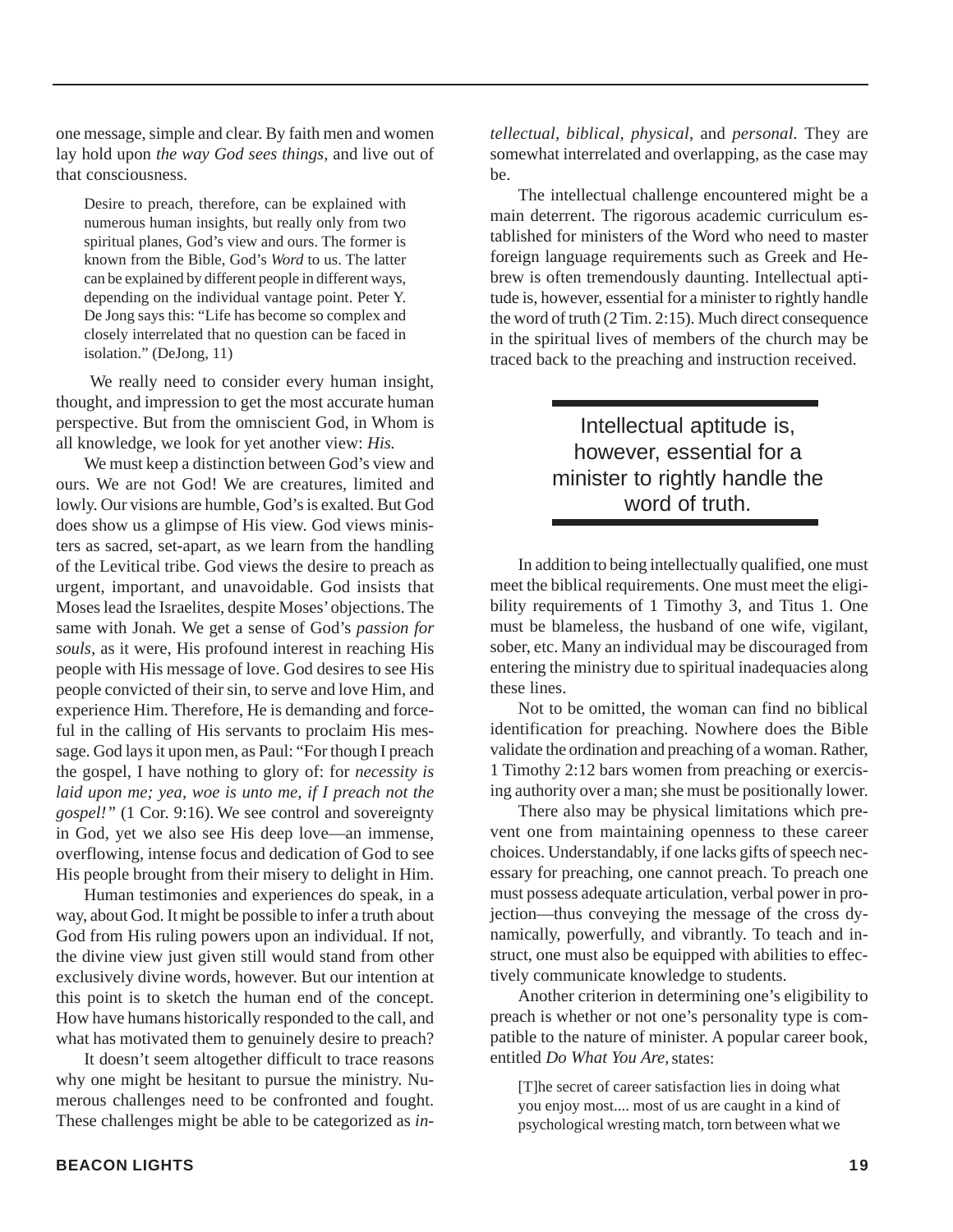think we *can* do, what we (or others) feel we *ought* to do, and what we think we *want* to do. Our advice? Concentrate instead on *who you are,* and the rest will fall into place (Barron-Tieger, 5).

One must be suited in temperament to preach. Preaching must be something you can feel energized by, appreciated and respected in, and view the future optimistically through (Barron-Tieger, 3).

The fact is, if one is able to move beyond the challenges to the ministry, one must also be moved to preach. As asserts R. B. Kuiper:

[I]f one has a desire to bring the gospel to the unsaved, a desire which is not weak but compelling, not ephemeral but persistent in spite of seemingly insuperable obstacles and an irrepressible sense of one's unworthiness of, and insufficiency for, so glorious and so exacting a task, it is perfectly proper for him in the interest of his own satisfaction and happiness to yield to that desire (Kuiper, 6).

Often an interest in, or serious consideration of the ministry finds precedence in the Christian family and church home. In a family where father and mother emphasize the importance of godly instruction, in a church where minister insists on the centrality of biblical preaching—by these means is often developed an overwhelming desire to preach. The young believer initially responds to the gospel of grace with fervent acceptance, grows steadily to spiritual maturity and can do no otherwise than publicize his impressions. This radiant enthusiasm does not, of course, necessitate preaching, but occasionally the Lord may stir the heart of one inwardly to dedicate his life specifically to this vocation. But apart from the regenerating power of God and the embrace of ecclesiastical doctrine one ought not set aside his life to preach. Godly motives to pursue and desire preaching must be God-given, church-inculcated, and home-cultivated.

> Godly motives to pursue and desire preaching must be God-given, churchinculcated, and homecultivated.

 Often children are encouraged more to remain in the family business than to aspire to teaching or preaching. For example, Martin Luther's father intended to make him a lawyer (Beza, 54). Calvin also first aspired to the legal profession (Beza, 139). Fact is, the world does not esteem any position promoting the Christian truth.

Precisely how much worldly ideologies influence the people of God is, however, hard to calculate. We need to admit we are continually vulnerable to philosophies of the world. The book, *101 Careers: A Guide to the Fastest Growing Opportunities,* reveals the fastest growing occupational areas, but also reveals something about worldwide spirituality. No increase in educational careers is projected; religious vocations are not even mentioned. Another evidence our world is in spiritual jeopardy!

### Although difficulties might generate despair, God will cause the faithful and called to persist.

We could never take into account every perspective or insight, but we should be aware by now that the desire to preach is a personal compulsion, conscientious conviction, and an irresistible urge. Although difficulties might generate despair, God will cause the faithful and called to persist. He will blend their unique and needed gifts with His grace and given passion. He will bless them, if indeed they trust in Him. "Except the Lord build the house, they labor in vain that build it" (Ps. 127:1).  $\triangleq$ 

#### **Bibliography**

Beza, Theodore. *Beza's Icones: Contemporary Portraits of Reformers of Religion and Letters.* London: The Religious Tract Society, 1906.

De Jong, Peter Y. *The Ministry of Mercy for Today.* Grand Rapids, MI: Baker Book House, 1963.

Harkavy, Michael. *101 Careers: A Guide to the Fastest Growing Opportunities.* John Wiley & Sons, Inc., 1999.

Kuiper, R. B. *God-Centered Evangelism.* Grand Rapids, MI: Baker Book House, 1963.

Poythress, Vein S. *Symphonic Theology: The Validity of Multiple Perspectives in Theology.* Grand Rapids, MI: Zondervan, 1987.

*\_\_\_\_\_\_\_\_\_\_\_\_\_\_\_\_\_\_\_\_\_\_\_\_\_\_\_\_\_\_\_\_\_\_\_\_\_\_\_\_\_\_\_\_\_\_\_\_\_\_*

*Jonathan is a member of South Holland Protestant Reformed Church in South Holland, Illinois. This article was written as a scholarship essay.*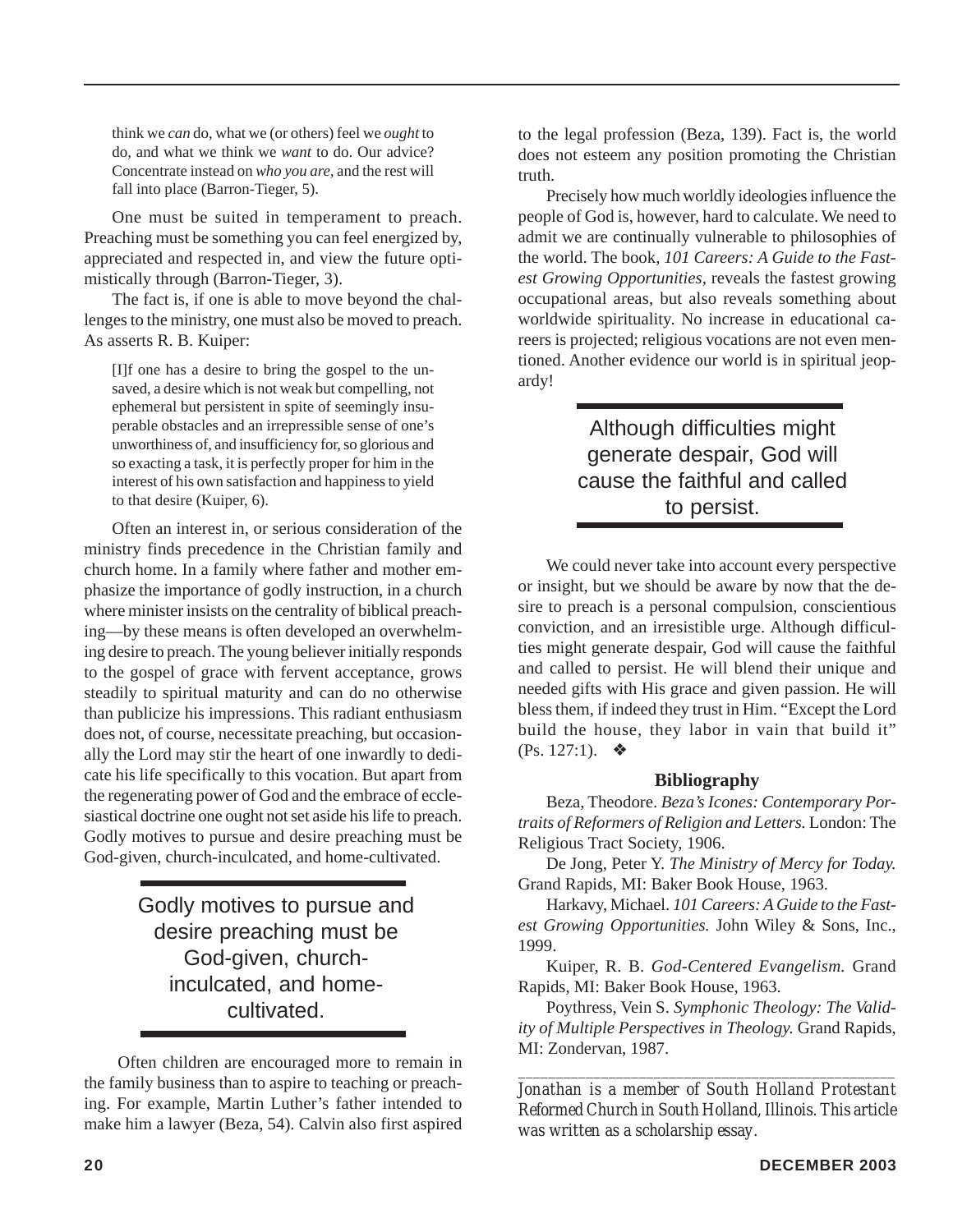## The Synod Of Dordrecht

his picture is probably the best one made of the day of the opening of the Synod of Dordrecht, on November 13, 1618. It is an engraving made by F. Schillemans, who carefully reproduced the clothing, faces and behavior of all those who were there together. Among them were 26 theologians from other countries and places, like the Palz and Hessen (Germany), Basel, Bern, Schaffhausen and Zurich (Switzerland), and a number from England transported by the Dutch Navy. There were also representatives from the "Eglises Wallonnes des Pays-Bas" (French speaking churches in The Netherlands, in fact Huguenots). There were professors from the theological academies in Leiden, Franeker, Groningen, Harderwijk and Middelburg. The gathering didn't take place in a church, but in the "Stadsdoelen" on the first floor. They were wearing their hats and coats because it was cold. Prince Maurits of Orange-Nassau, howby J.P. de Klerk



ever, had strongly recommended to start May 1, 1618, but there were too many problems to overcome for the organization. On May 29, 1619 the Synod was closed, after 180 meetings. ❖

*\_\_\_\_\_\_\_\_\_\_\_\_\_\_\_\_\_\_\_\_\_\_\_\_\_\_\_\_\_\_\_\_\_\_\_\_\_\_\_\_\_\_\_\_\_ J. P. deKlerk is an author and journalist from Ashhurst, New Zealand.*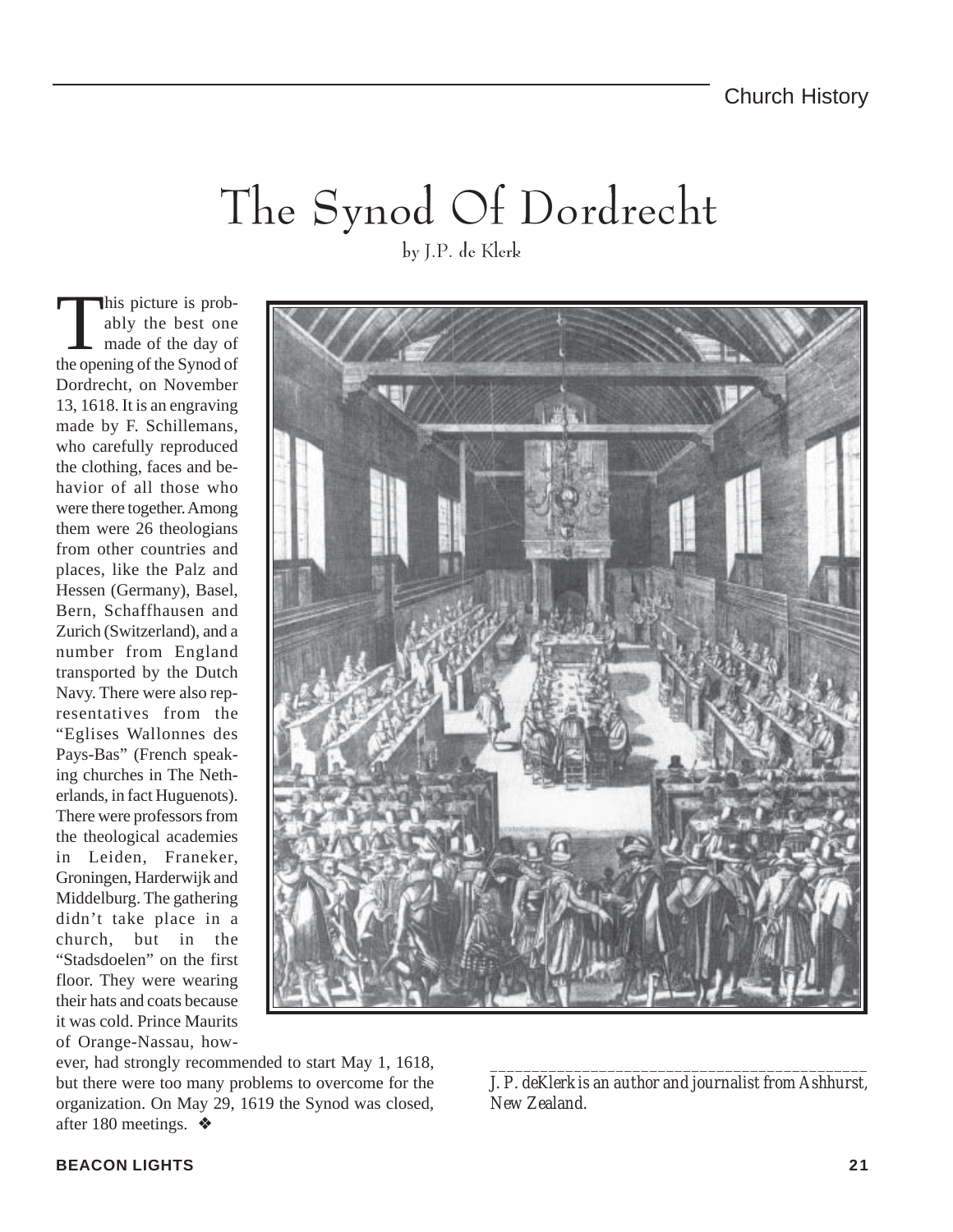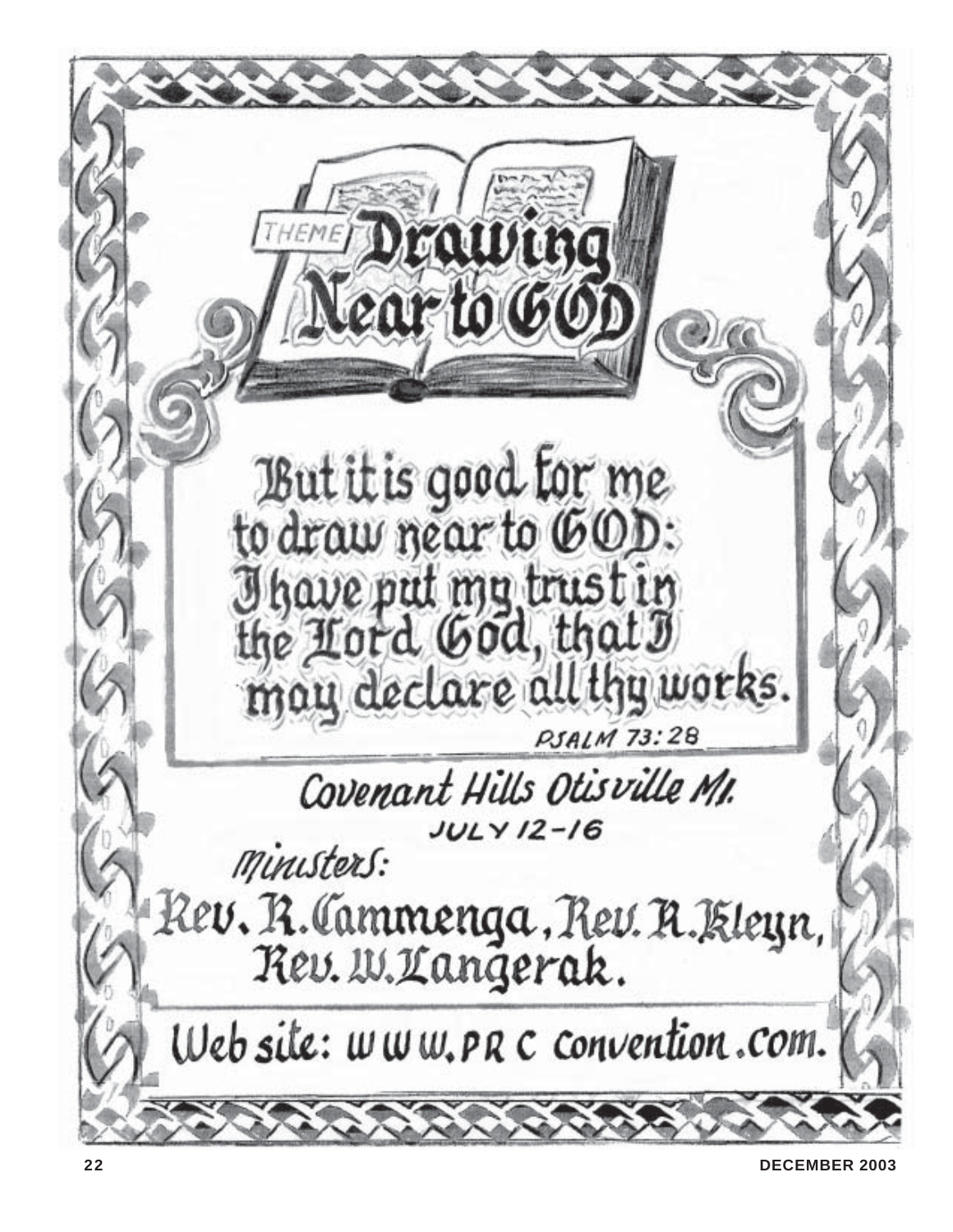### One Man Against the World (1)

A short young man with thin red hair found a seat in the spacious lecture hall. Though an unlikely-looking fellow, Athanasius' eyes watched the stage with all seriousness. Others. crowded in around him until there was no room left. It seemed as if the whole city had come out for the special debate! Indeed, at this time in the early 300s, the city of Alexandria was intensely interested in all things religious, even to the point of violence. And the question today was of utmost

importance—who is Jesus?

The crowd grew quiet. Athanasius sat on the edge of his seat. There on the stage was his close friend and teacher, Archbishop Alexander. At seventy-five years of age, Alexander was an old man, yet his mind was clear and sharp. His opponent was guilty of heresy and Alexander needed to prove it. He quoted from the lies and false teachings of this man.

Finally it was the turn of the accused priest to speak. Arius stood tall and thin wearing a simple black cloak, hair down to his shoulders, and a red scarf around his neck. He knew how to enthrall a crowd. He knew what he had to do now. He accused Alexander himself.

But Alexander knew what to do as well. He asked Arius exactly what he believed.

"Do you believe the Son is not eternal?"

"Yes."

"Do you believe the Son cannot know the Father perfectly?"

"Yes."

Athanasius studied the man who so answered. Even the crowd was amazed. Arius was saying that Jesus was

# Kids' Page **1998**



by Connie Meyer

not really God! Surely he was a heretic. Surely he deserved to be disciplined. But he was a very popular priest. There could be riots. It was a very difficult situation.

What would his beloved Archbishop do? (to be continued)  $\triangleleft$ 

*Connie is the mother of 5 children and a member of Hope Protestant Reformed Church in Grand Rapids, Michigan.*

*\_\_\_\_\_\_\_\_\_\_\_\_\_\_\_\_\_\_\_\_\_\_\_\_\_\_\_\_\_\_\_\_\_\_\_\_\_\_\_\_\_\_\_\_\_\_\_\_*

#### **Unscramble the letters to discover these words of Jesus concerning Himself and His Father:**

"…tub I wonk mih: nad fi I hulsdo asy, "\_ \_ \_ \_ \_ \_ \_ \_ \_ \_ \_ : \_ \_ \_ \_ \_ \_ \_ \_ \_ \_ \_ \_ \_ \_ \_ , I oknw mih ton, I lashl eb a rail \_ \_\_\_\_ \_\_\_ \_\_\_, \_ \_\_\_\_\_ \_\_ eilk toun uyo: utb I nowk hmi, dan \_\_\_\_ \_\_\_\_ \_\_\_: \_\_\_ \_ \_\_\_ \_ \_\_\_ \_\_\_ \_\_\_ peke sih yingsa" (John 8:55).  $--- - - - - - - - - -$ "Livery, reyliv, I yas nout ouy, " \_ \_ \_ \_ \_ \_ , \_ \_ \_ \_ \_ \_ , \_ \_ \_ \_ \_ \_ \_ \_ \_ \_ \_ , Feebro Mahraba saw, I ma" (John 8:58). \_ \_ \_ \_ \_ \_ \_ \_ \_ \_ \_ \_ \_ \_ \_ \_ , \_ \_ \_ ."